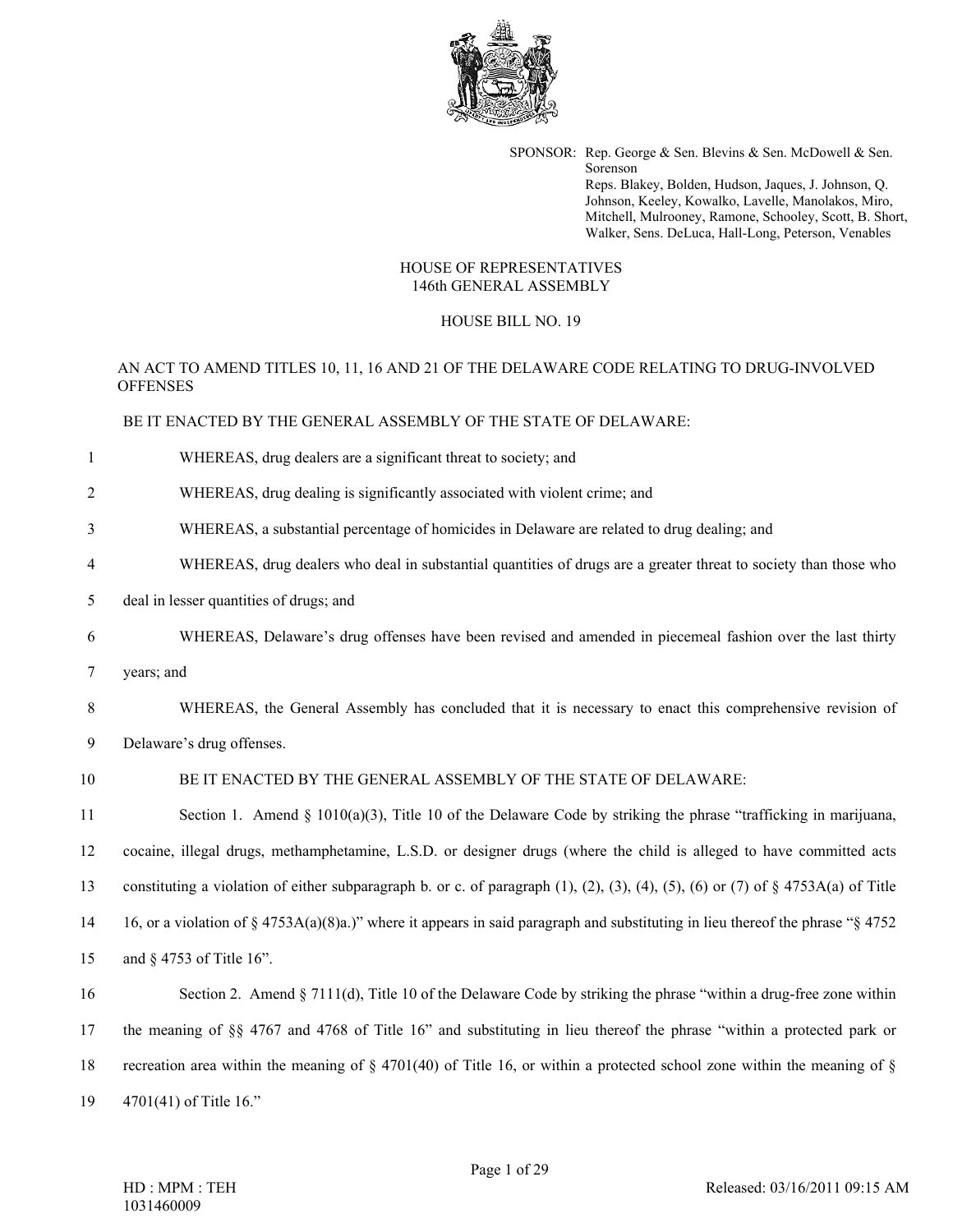- 20 Section 3. Amend § 222, Title 11 of the Delaware Code by striking the number "4701(24)" where it appears in the 21 subsection containing the definition of "narcotic drug" and substituting in lieu thereof the number "4701(27)".
- 22 Section 4. Amend § 616(a)(2)k, Title 11 of the Delaware Code by striking the phrase "4751, 4752, 4753A, 4755, 23 4756, 4761, 4761A" where it appears in said subparagraph and substituting in lieu thereof the phrase "4752, 4753, 4754, 24 4755, 4756, 4757(c)".

25 Section 5. Amend § 1448, Title 11 of the Delaware Code by renumbering paragraph (a)(9) as paragraph (a)(10) 26 and by inserting a new subsection (a)(9) in lieu thereof, reading as follows: "(9) Any person, if the deadly weapon is a 27 semi-automatic or automatic firearm, or a handgun, who, at the same time, possesses a controlled substance in violation of 28 §§ 4763, or 4764 of Title 16.", and by striking the designation "(a)(9)a" as it appears in renumbered subsection (a)(10), and 29 inserting in lieu thereof the designation " $(a)(10)a$ ".

30 Section 6. Amend § 1448(c), Title 11 of the Delaware Code by inserting the phrase "and the violation is one of 31 subsections  $(a)(1)$  through  $(a)(8)$ ," after the phrase "said deadly weapon is a firearm or ammunition for a firearm," and 32 before the phrase "in which case" .

33 Section 7. Amend § 2323(3), Title 11 of the Delaware Code by striking the phrase "4753, 4754, 4757 and 4758" 34 where it appears in said subsection and substituting in lieu thereof the phrase "4761(a) or (b), 4763, 4764".

- 35 Section 8. Amend § 4201(c), Title 11 of the Delaware Code, by inserting in the word "Former" in the following 36 locations in said subsection:
- 37 (i) after the number "4751" and before the word "Manufacture";
- 38 (ii) after the number "4752" and before the word "Manufacture";
- 39 (iii) after the number "4752A" and before the word "Unlawful";
- 40 (iv) and after the number "4753A" and before the word "Trafficking";
- 41 (v) after the number "4761" and before the word "Distribution",

42 Section 9. Further Amend §4201(c), Title 11 of the Delaware Code by striking the phrase "MOMA" and inserting

43 in lieu thereof the phrase "MDMA" and by inserting the following after the phrase "Methamphetamine, LSD, Designer

- 44 Drugs or MDMA" where it appears in said subsection:
- 45 "4752 Drug Dealing. Aggravated Possession
- 46 4753 Drug Dealing. Aggravated Possession
- 47 4754 Drug Dealing. Aggravated Possession
- 48 4755 Aggravated Possession
- 49 4756 Aggravated Possession".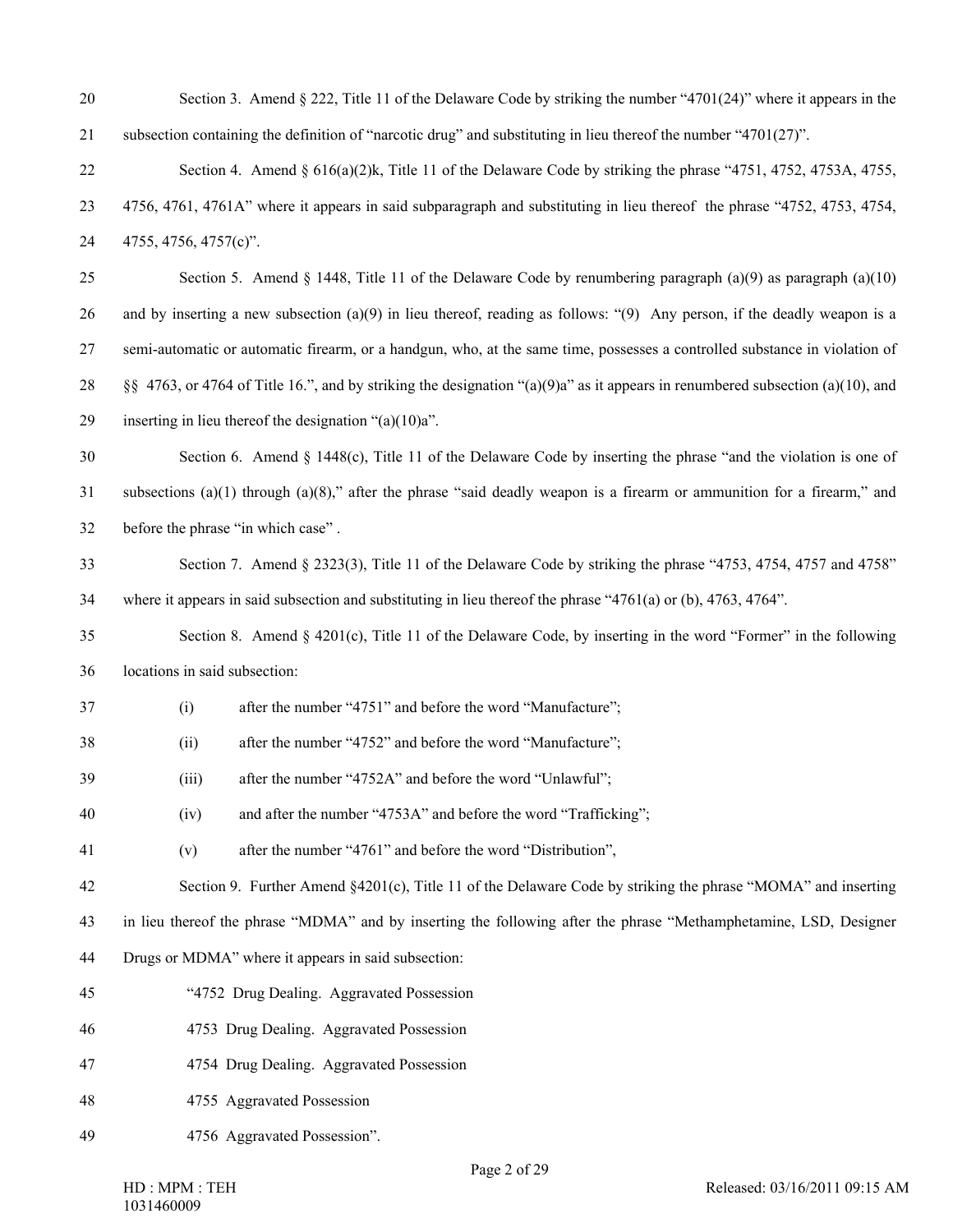| 50 | Section 10. Further Amend § 4201(c), Title 11 of the Delaware Code by striking the phrase "4754A Possession                   |
|----|-------------------------------------------------------------------------------------------------------------------------------|
| 51 | and Delivery of a Noncontrolled Prescription Drug", and by inserting the phrase "4761(c) & (d) Illegal Delivery of            |
| 52 | Prescription Drugs" after the phrase "Distribution to Minors", and by striking in their entirety the following items, where   |
| 53 | they appear on the list in said subsection:                                                                                   |
| 54 | "4767 Distribution, Delivery, or Possession of a Controlled Substance within 1,000 Feet of School Property                    |
| 55 | 4768 Distribution, Delivery, or Possession of a Controlled Substance within 300 Feet of a Park or Recreation                  |
| 56 | Area".                                                                                                                        |
| 57 | Section 11. Amend $\S$ 4214(b), Title 11 of the Delaware Code by inserting the word "Former" in the following                 |
| 58 | locations in said subsection:                                                                                                 |
| 59 | $\mathbf{i}$ .<br>after the words "Title 16, Section Crime" and before the phrase "4751 Manfacture, delivery or               |
| 60 | possession".                                                                                                                  |
| 61 | ii.<br>after the phrase "a narcotic drug" and before the number "4752"                                                        |
| 62 | iii.<br>after the phrase "nonnarcotic, controlled substance" and before the number "4752A"                                    |
| 63 | after the phrase "noncontrolled substance" and before the number "4753A".<br>iv.                                              |
| 64 | Section 12. Further amend $\S$ 4214(b), Title 11 of the Delaware Code by inserting the following after the phrase             |
| 65 | "Trafficking in marijuana, cocaine, illegal drugs or methamphetamine" where it appears in said subsection:                    |
| 66 | "4752 Drug Dealing. Aggravated Possession                                                                                     |
| 67 | 4753 Drug Dealing. Aggravated Possession                                                                                      |
| 68 | 4754 Drug Dealing. Aggravated Possession                                                                                      |
| 69 | 4755 Aggravated Possession.".                                                                                                 |
| 70 | Section 13. Amend § $4218(b)(3)$ , Title 11 of the Delaware Code, by striking the number "4764" where it appears              |
| 71 | in said subsection and substituting in lieu thereof the number "4767".                                                        |
| 72 | Section 14. Amend § 4376(a), Title 11 of the Delaware Code, by striking the number "4764" as it appears in said               |
| 73 | subsection and substituting in lieu thereof the number "4767".                                                                |
| 74 | Section 15. Amend § 6703, Title 11 of the Delaware Code, by striking in its entirety the following phrase:                    |
| 75 | "delivering drug paraphernalia to a minor; delivery or distribution of narcotics within 1000 feet of a school; delivery or    |
| 76 | distribution of narcotics within 300 feet of a park; delivery or manufacture of narcotics causing death; delivery or          |
| 77 | manufacture or possession with intent to deliver narcotics (non-use); delivery or manufacture or possession with intent to    |
| 78 | deliver narcotics listed on schedule I or schedule II; delivery of narcotics to minor under 16 years of age; delivery of      |
| 79 | narcotics to minor; delivery of non-narcotic drugs to a minor under 16 years of age; delivery or distribution of non-narcotic |
|    |                                                                                                                               |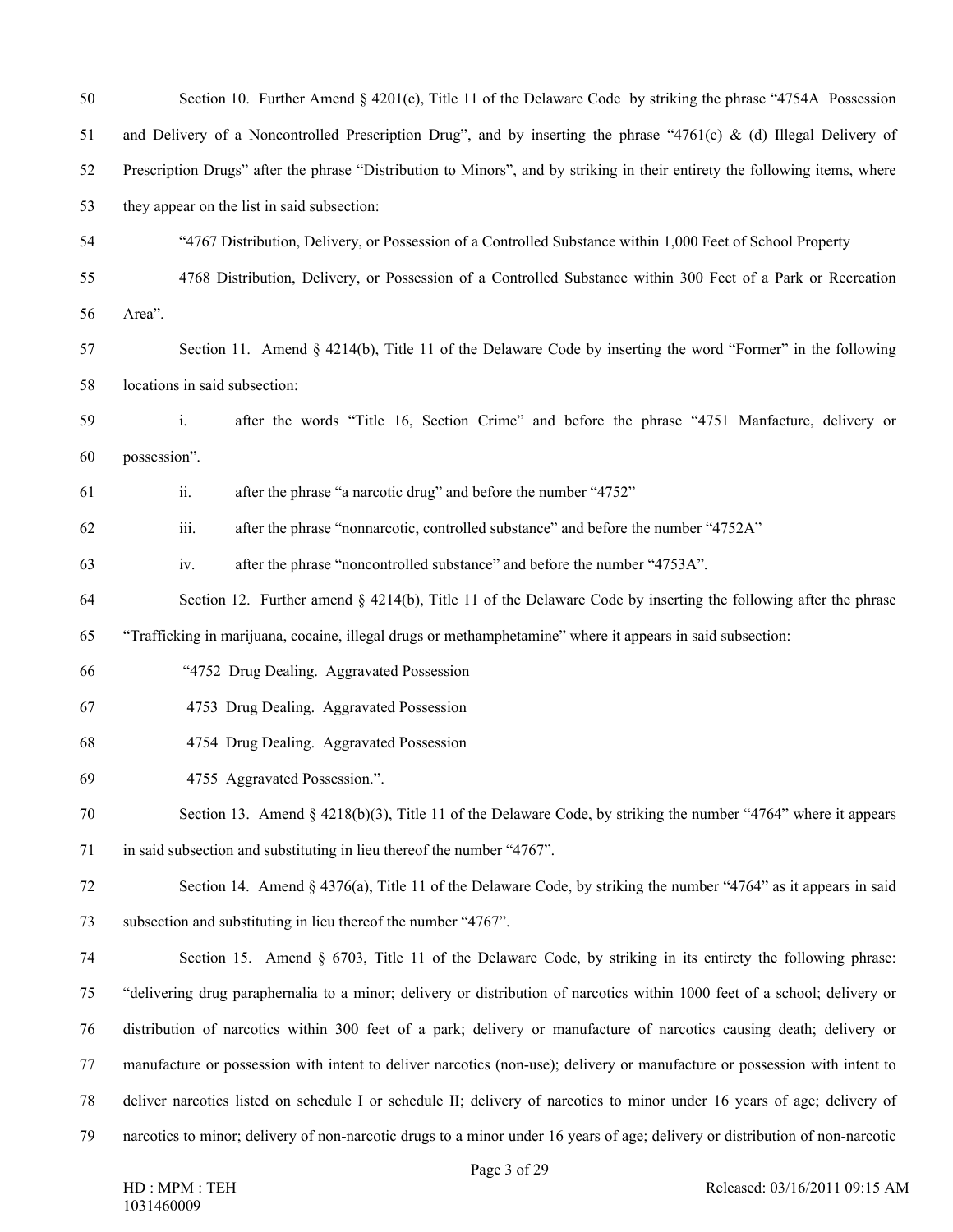80 drugs within 1000 feet of a school; delivery or distribution of non-narcotic drugs within 300 feet of parkland; delivery or

81 manufacture or possession with intent to deliver a non-narcotic controlled substance; delivery or possession with intent to

82 deliver a prescription body-building drug;".

83 Section 16. Further amend § 6703, Title 11 of the Delaware Code by striking the following phrases in their 84 entirety where they appear in said Section:

85 (i) "trafficking in drugs;";

86 (ii) "manufacture or delivery or possession with intent to deliver any schedule I or schedule II narcotic; 87 manufacture or delivery or possession with intent to deliver non-narcotics;" and

88 (ii) "trafficking in illegal drugs; unlawful delivery of a controlled substance;".

89 Section 17. Amend § 6712(b), Title 11 of the Delaware Code by striking paragraphs (1) and (2) in their entirety

90 and inserting in lieu thereof the following:

91 "(1) Any offense in Title 16 relating to manufacture, delivery, or possession of controlled substances or 92 prescription drugs, but not including §§ 4752 - 56 of Title 16, except as set forth below; or

93 (2) Drug Dealing or Aggravated Possession as set forth in §§ 4752 – 56 of Title 16, but only if the weight of the

94 illegal substance possessed is less than the minimum required for a Tier 3 Controlled Substances Quantity, as defined in

95 § 4751C(c) of Title 16; or".

96 Section 18. Further amend § 6712, Title 11 of the Delaware Code, by striking the words "mandatory minimum" 97 as they appear in subsections (d) and (e).

98 Section 19. Further amend § 6712, Title 11 of the Delaware Code, by striking the phrase "§ 4751, § 4752,

99 § 4753A or § 4763" where it appears in subsections (d), (e), and (h), and inserting in lieu thereof in each instance

100 the following: "§ 4752".

101 Section 20. Further Amend Title 11 of the Delaware Code by inserting a new Section 6581A reading as follows:

102 "§ 6581A. Additional Duties of the Commission.

103 The Delaware Sentencing Accountability Commission (SENTAC) is hereby directed, pursuant to § 6581(j) of this

104 Title, to modify or amend its Benchbook, so that the sentencing guidelines set forth in the Benchbook recommend that, in

105 cases in which the weight of the controlled substance significantly exceeds the Tier 2 Controlled Substances Quantity and

106 in which there is a conviction pursuant to § 4752 of Title 16, a sentence guideline range that is commensurate with the

107 seriousness of the offense."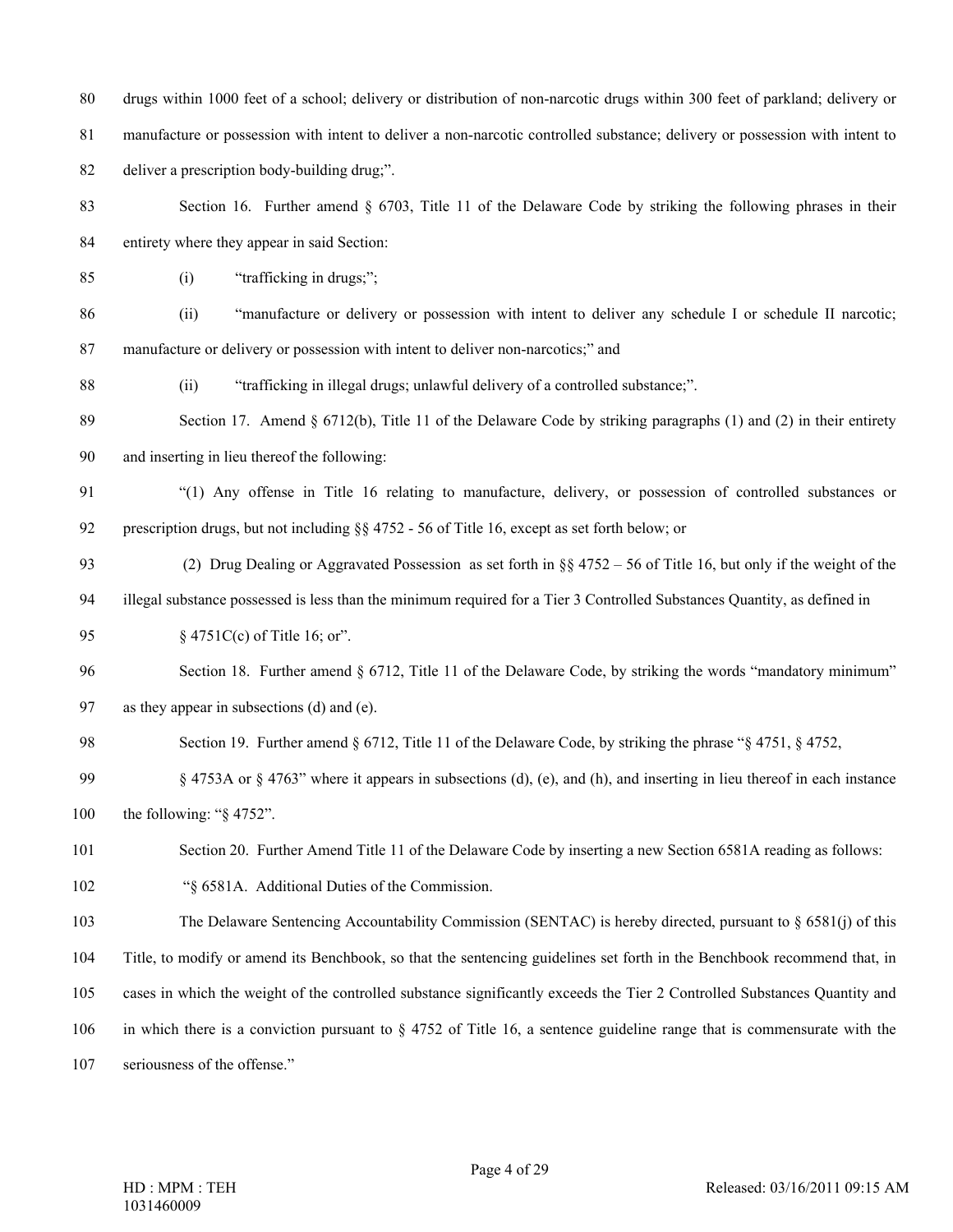108 Section 21. Amend § 4701(5), Title 16 of the Delaware Code by striking the existing definition of "Anabolic 109 steroid" where it appears in said subsection and inserting the following in lieu thereof: "'Anabolic steroid' means any of the 110 controlled substances defined in § 4718(f) of this Chapter.".

111 Section 22. Amend § 4701(6), Title 16 of the Delaware Code by inserting the following after the first sentence of 112 said subsection: "For purposes of the crimes set forth in subchapter IV and V of this Chapter, and of forfeiture set forth in 113 § 4784 of this Chapter, 'controlled substance' includes 'designer drug', as defined in subsection (9) of this Section.".

114 Section 23. Amend § 4701(7), Title 16 of the Delaware Code by striking the definition heading "Counterfeit 115 substance" where it appears in said subsection and inserting in lieu thereof the definition heading "Counterfeit controlled 116 substance."

117 Section 24. Amend § 4701(9), Title 16 of the Delaware Code by inserting a third sentence after the existing 118 sentences of said subsection, reading as follows: "'Designer drug' does not include any substance that was manufactured, 119 delivered or dispensed in conformance with an approved new drug application, or an exemption for investigating use within 120 the meaning of § 505 of the Federal Food, Drug and Cosmetic Act (21 U.S.C. § 355), or that was manufactured, delivered 121 or dispensed in conformance with a registration issued by the Attorney General of the United States within the meaning of 122 §§ 301-304 of the Federal Controlled Substances Act (21 U.S.C. §§ 821-824).".

123 Section 25. Amend § 4701, Title 16 of the Delaware Code by inserting a new definition of "Dose" where it should 124 appear alphabetically in said Section, reading as follows: " 'Dose' means an amount or unit of a compound, mixture, or 125 preparation containing a controlled substance that is separately identifiable and in a form that indicates that it is the amount 126 or unit by which the controlled substance is separately administered to or taken by an individual. A dose includes, but is 127 not limited to, a pill, a capsule, a tablet, or a vial.", and by renumbering the existing subsections accordingly to preserve the 128 alphabetical order of the definitions contained therein.

129 Section 26. Further amend § 4701, Title 16 of the Delaware Code by deleting the word "Chilams" where it 130 appears in the existing subparagraph (16)(l)(11) under the defined term "Drug paraphernalia", and inserting in lieu thereof 131 the word "Chillums".

132 Section 27. Further amend § 4701, Title 16 of the Delaware Code by inserting the following new definition 133 subsections where they should appear alphabetically in said Section, and by renumbering the existing subsections 134 accordingly to preserve the alphabetical order of the definitions contained therein:

135 "(23) 'Lawful Prescription or Order' means a prescription or order that is issued for a legitimate medical purpose 136 by a licensed and registered practitioner pursuant to a "patient-practitioner relationship" as defined in this Section, that is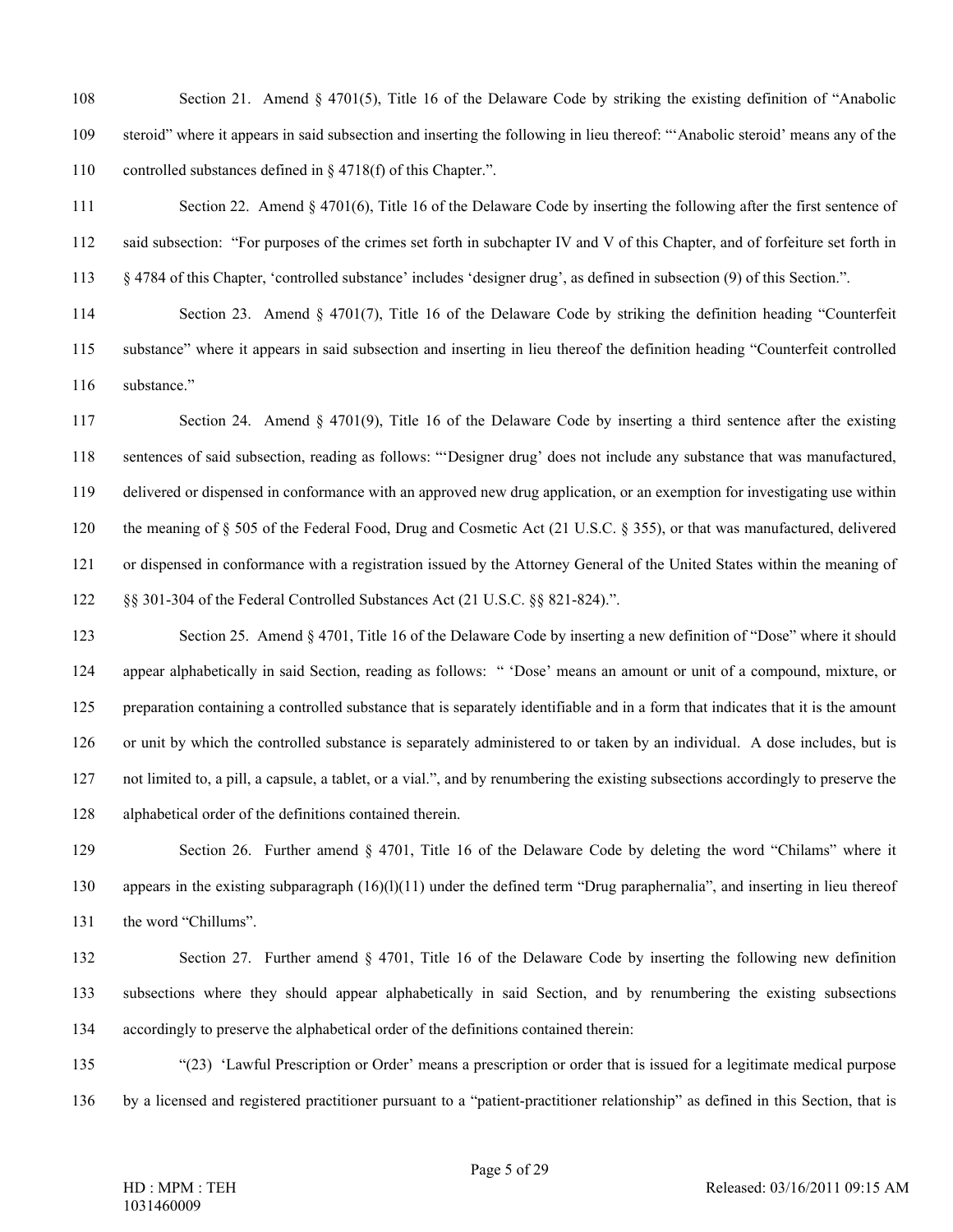137 not obtained by misrepresentation, fraud, forgery, deception or subterfuge, and is distributed or dispensed in conformity 138 with § 4739 of this Title.".

139 "(24) 'Licensed Practitioner' means any individual who is authorized by law to prescribe drugs in the course of 140 professional practice or research in any state.".

- 141 "(31) 'Patient-practitioner relationship' means, with respect to prescribing drugs for a patient, that the practitioner 142 is a licensed practitioner who:
- 143 a. Has conducted at least 1 in-person medical evaluation of the patient and performed a medical history and 144 physical examination sufficient to establish a diagnosis and to identify underlying conditions of, or contraindications to, the 145 treatment recommended or provided; or

146 b. Personally knows the patient and the patient's general health status through an existing patient-147 practitioner relationship; or

148 c. Provides treatment in consultation with or upon referral of another practitioner who has an existing 149 patient-practitioner relationship with the patient and who has agreed to supervise the patient's treatment, including follow-150 up care and use of the prescribed medications; or

151 d. Provides treatment to the patient through an on-call or cross-coverage situation for another practitioner 152 who has an existing patient-practitioner relationship with the patient; or

153 e. Provides continuing medications on a short-term basis for a new patient prior to the first appointment; or

154 f. Provides treatment based upon admission orders for a newly hospitalized patient.".

155 "(37) 'Prescription drug' means any drug required by federal or state law or regulation to be dispensed only by or 156 on the prescription of a practitioner licensed to prescribe drugs, or which is restricted to use by practitioners only.".

157 "(38) 'Prescription drug order' means any written or verbal order of a practitioner for a prescription drug."

158 "(40) 'Protected park or recreation area' means (a) any building, structure, athletic playing field, playground, or 159 other land contained on the property of any park or recreation area owned, operated or utilized by any county or 160 municipality, or by the State, or by any board, commission, department, agency, corporation or organization thereof, or in 161 any 'parkland' as defined in § 8110(a)(2) of Title 9, or (b) any area accessible to the public located within 300 feet of the 162 property of any park or recreation area owned, operated or utilized by any county or municipality, or by the State, or by any 163 board, commission, department, agency, corporation or organization thereof, or in any 'parkland' as defined in § 8110(a)(2) 164 of Title 9, or any parked vehicle located within 300 feet of the property of any park or recreation area owned, operated or 165 utilized by any county or municipality, or by the State, or by any board, commission, department, agency, corporation or 166 organization thereof, or in any 'parkland' as defined in  $\S 8110(a)(2)$  of Title 9. For the purposes of this section an 'area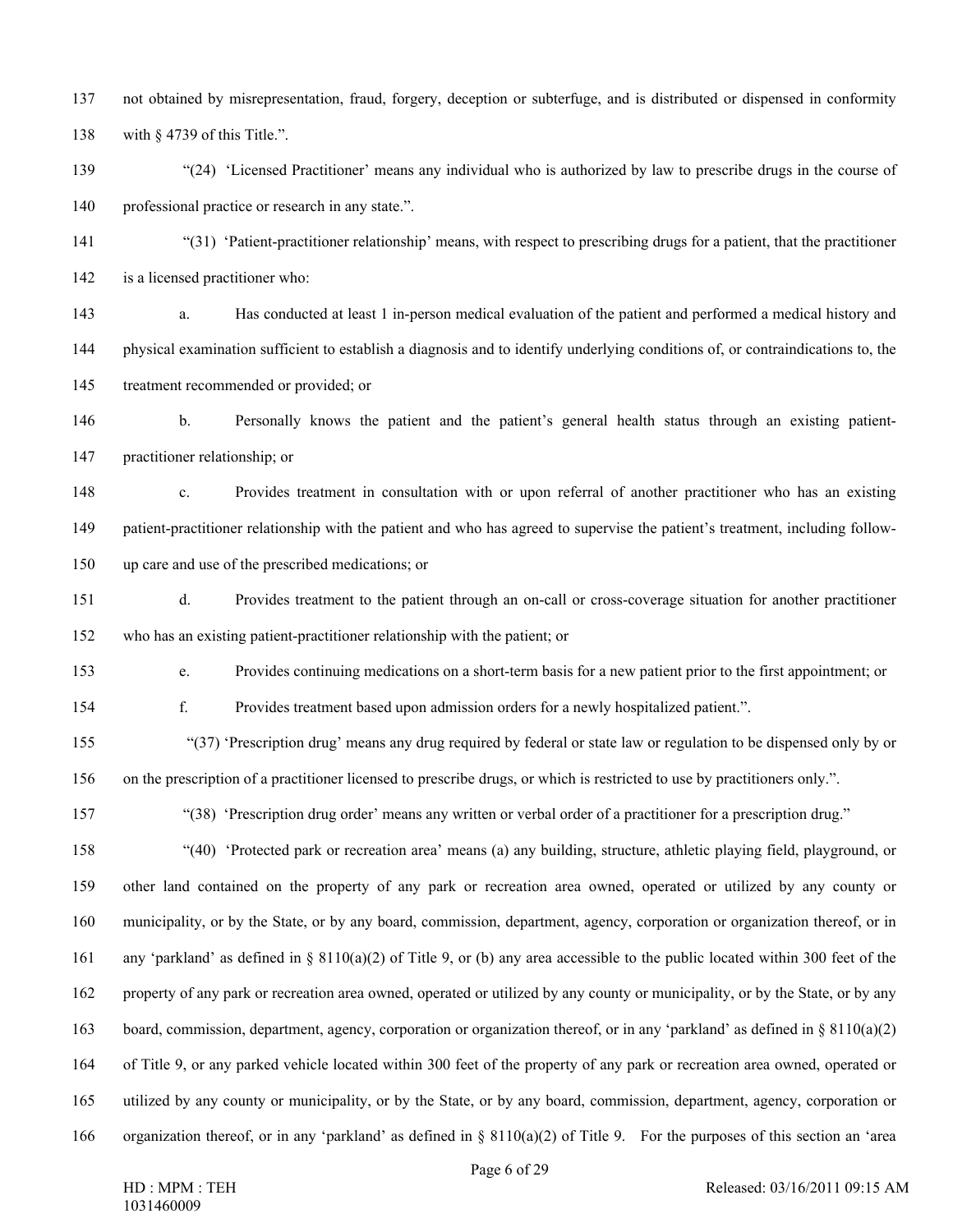167 accessible to the public' shall include sidewalks, streets, parking lots, parks, playgrounds, stores and restaurants, and any 168 other outdoor locations such as front porches or front yards.".

169 "(41) 'Protected school zone' means (a) any building, structure, athletic playing field, playground, or other land 170 contained on the property of a public or private kindergarten, elementary, secondary, or vocational-technical school, or (b) 171 any area accessible to the public located within 300 feet of the property of a public or private kindergarten, elementary, 172 secondary, or vocational-technical school, or any parked vehicle located within 300 feet of the property of a public or 173 private kindergarten, elementary, secondary, or vocational-technical school. For the purposes of this section, an 'area 174 accessible to the public' shall include sidewalks, streets, parking lots, parks, playgrounds, stores and restaurants, and any 175 other outdoor locations such as front porches or front yards.".

176 "(42) 'Purported Controlled Substance' means any substance that is: (a) expressly or impliedly represented to be 177 a controlled substance; or (b) expressly or impliedly represented to be of such nature that another person will be able to 178 distribute or use the substance as a controlled substance.".

179 Section 28. Further amend § 4701, Title 16 of the Delaware Code by deleting the Section number "4757(f)(2)" as 180 it appears in the subsection containing the defined term "Secretary" and inserting in lieu thereof the Section number 181  $"4762(f)(2)"$ .

182 Section 29. Further amend § 4701, Title 16 of the Delaware Code by inserting a new subsection (47) reading as 183 follows:

184 "(47) 'Vehicle' shall have the same definition as that set forth in § 101(80) of Title 21.".

185 Section 30. Amend § 4743, Title 16 of the Delaware Code by striking the existing subsections (8) and (10) in their 186 entirety, renumbering existing subsection (9) as subsection (8), and by deleting the punctuation mark ";" at the end of the 187 renumbered subsection (8) and inserting in lieu thereof the punctuation mark ".".

188 Section 31. Further amend § 4743, Title 16 of the Delaware Code by striking the existing subsections (11) and 189 (12) in their entirety.

190 Section 32. Amend § 4751, Title 16 of the Delaware Code by striking said Section in its entirety.

- 191 Section 33. Amend Title 16 of the Delaware Code by inserting a new § 4751A, reading, as follows:
- 192 "§4751A. Aggravating Factors Related to Drug Offenses.

193 For the purposes of this subchapter:

- 194 (a) Each of the following shall be an 'Aggravating Factor' within the meaning of the offenses in this subchapter:
- 195 (1) the offense was committed within a protected school zone, as defined in § 4701 of this Title;
- 196 (2) the offense was committed within a protected park or recreation area, as defined in § 4701 of this Title;

Page 7 of 29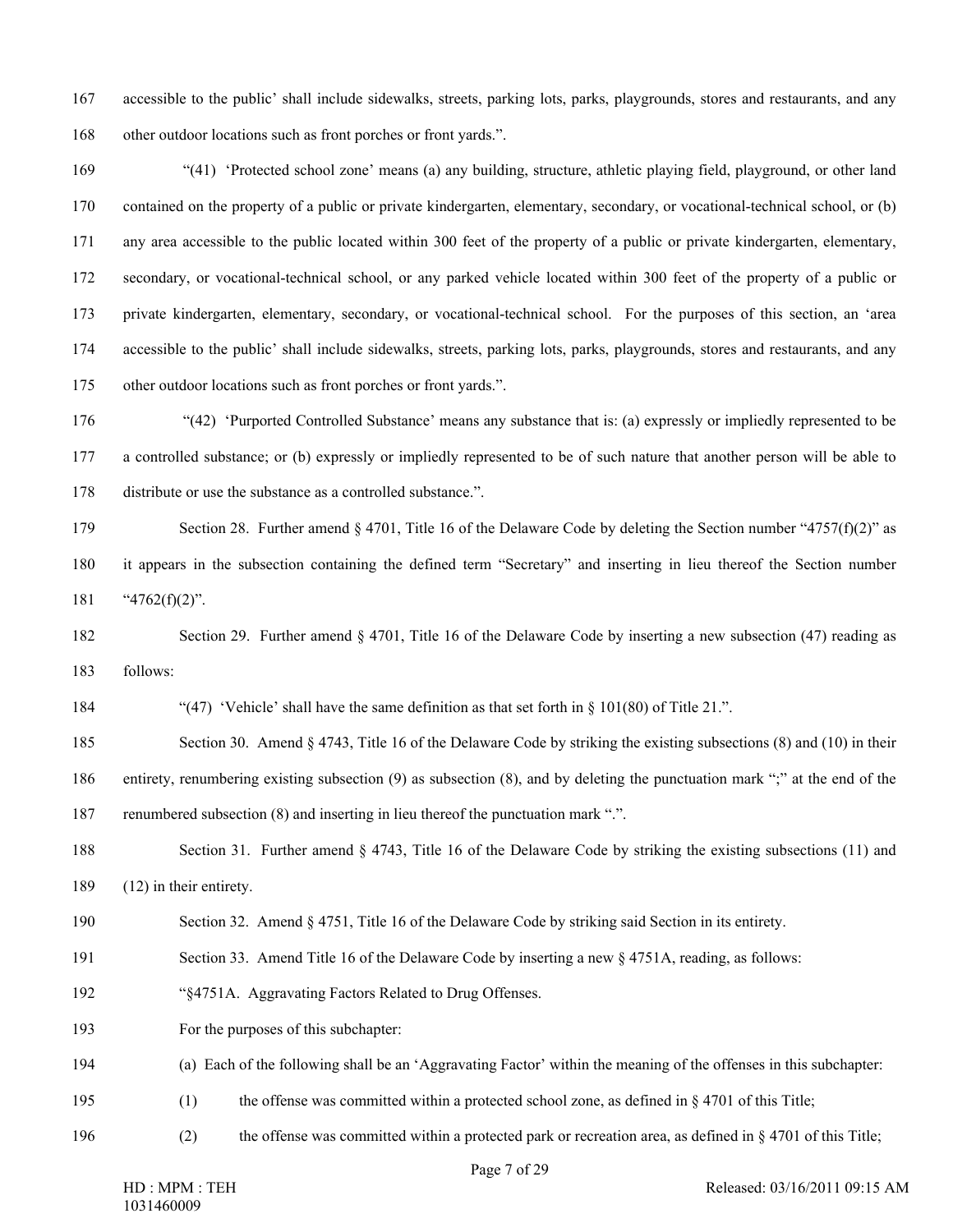197 (3) the offense occurred in a vehicle, as defined in § 4701 of this Title;

198 (4) the defendant was an adult, that is, a person who had reached his or her 18th birthday, and the offense 199 involved a juvenile, that is, a person who had not reached his or her 18th birthday, as a co-conspirator or accomplice, or as 200 the intended or actual recipient of the controlled substances, and the defendant was more than four years older than the 201 iuvenile; and

202 (5) the defendant, during or immediately following the commission of any offense in this Title:

203 (i) intentionally prevented or attempted to prevent a law enforcement officer, as defined in § 222(15) of Title

204 11, from effecting an arrest or detention of the defendant by use of force or violence towards the law enforcement officer; 205 or

206 (ii) intentionally fled in a vehicle from a law enforcement officer, as defined in § 222(15) of Title 11, while 207 the law enforcement officer was effecting an arrest or detention of the defendant, thereby creating a substantial risk of 208 physical injury to other persons.

209 (b) When the aggravating factors 'protected school zone' and 'protected park or recreation area' of 210 subsections (a)(1) and (a)(2) of this section are both present, both may be alleged and proven, but they shall only count as 211 one aggravating factor in determining which offense the defendant committed.

212 (c) In any offense in which one or more aggravating factors set forth in this Section are present, the factor or 213 factors shall be alleged in the charging information or indictment, and constitute an element of the offense. When there are 214 more aggravating factors present than are required to prove the offense, all may be alleged and proven.".

215 Section 34. Amend Title 16 of the Delaware Code by inserting a new § 4751B, reading, as follows:

216 "§ 4751B. Prior Qualifying Title 16 Convictions.

217 For the purposes of this subchapter:

218 (a) A 'Prior Qualifying Title 16 Conviction' means any prior adult felony conviction for a Title 16 offense 219 where the conviction was one of former §§ 4751, 4752, or 4753A of this Title, or any other former section of this Title that 220 was, at the time of conviction, a class C or higher felony; or where the conviction was one of §§ 4752, 4753, 4754, 4755, or 221 4756 of this Title, or any other felony conviction specified in the controlled substances law of any other state, local 222 jurisdiction, the United States, any territory of the United States, any federal or military reservation, or the District of 223 Columbia, which is the same as, or equivalent to, an offense specified in the laws of this State, if the new offense occurs 224 within 5 years of the date of conviction for the earlier offense or the date of termination of all periods of incarceration or 225 confinement imposed pursuant to the conviction, whichever is the later date. For purposes of  $\S$  4761(a) & (b), 4763 and 226 4764 of this Title, a 'Prior Qualifying Title 16 Conviction' means any prior adult conviction, including both felony and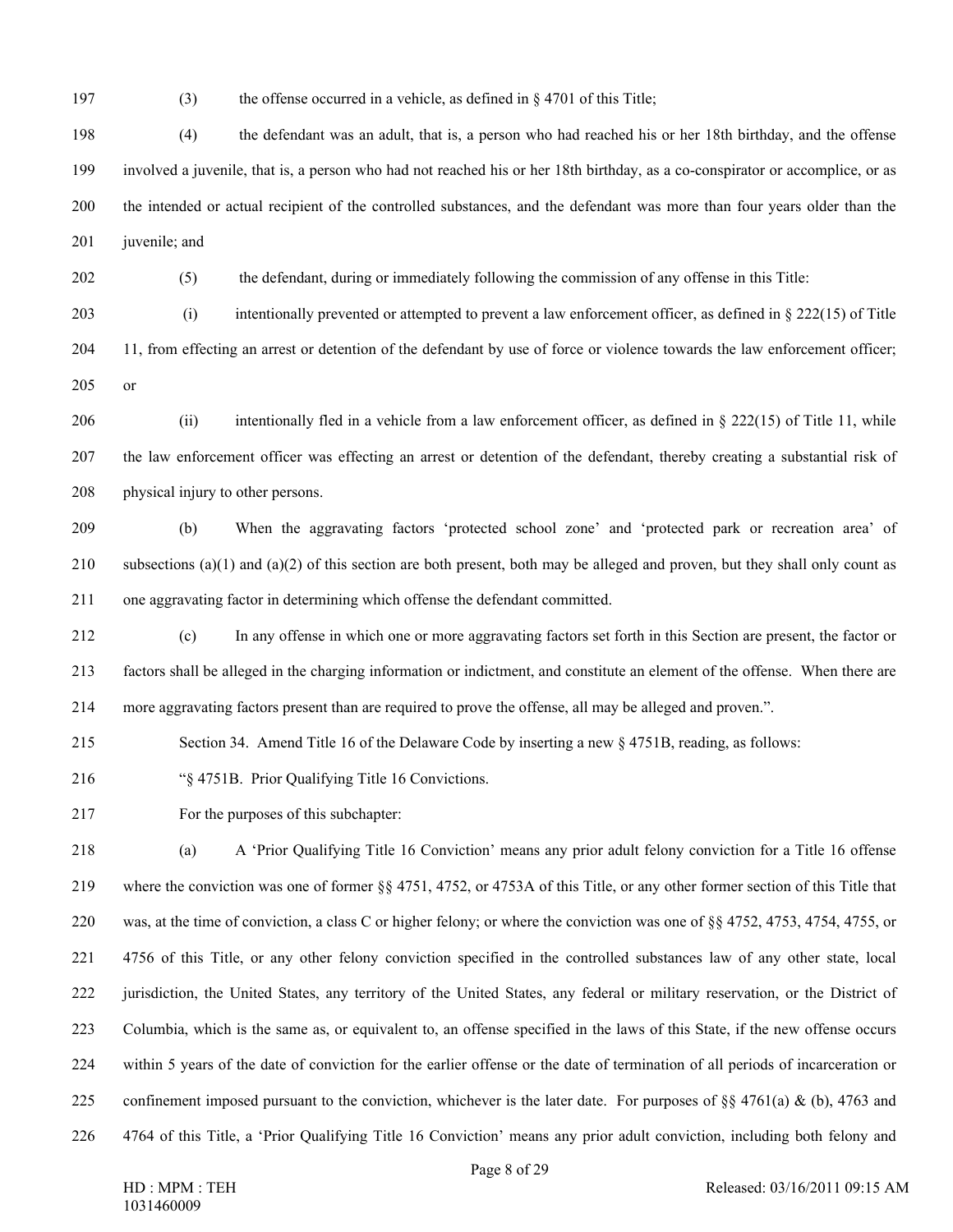227 misdemeanor, under this Title, if the new offense occurs within 5 years of the date of conviction for the earlier offense, or 228 the date of termination of all periods of incarceration or confinement imposed pursuant to the conviction, whichever is the 229 later date.

230 (b) 'Two Prior Qualifying Title 16 Convictions' means one 'Prior Qualifying Title 16 Conviction', as defined 231 in subsection (a) of this Section, and an additional prior adult felony conviction or a juvenile adjudication for a Title 16 232 offense, where the conviction or juvenile adjudication was one of former §§ 4751, 4752, or 4753A of this Title, or any 233 other former section of this Title that was at the time of conviction or juvenile adjudication a class C or higher felony, or 234 where the conviction or adjudication was one of §§ 4752, 4753, 4754, 4755, or 4756 of this Title, or any other felony 235 conviction or juvenile adjudication specified in the controlled substances law of any other state, local jurisdiction, the 236 United States, any federal or military reservation, or the District of Columbia, which is the same as, or equivalent to, an 237 offense specified in the laws of this State, if the new offense occurs within 10 years of the date of conviction or juvenile 238 adjudication for the additional prior adult felony conviction or juvenile adjudication or the date of termination of all periods 239 of incarceration or confinement imposed pursuant to the earlier conviction or juvenile adjudication, whichever is the later 240 date, and the sentence or disposition following an adjudication of delinquency for the additional prior adult felony 241 conviction or juvenile adjudication was imposed before the offense which is the basis for the Prior Qualifying Title 16 242 Conviction was committed. For a juvenile adjudication to count as the additional prior adult felony conviction or juvenile 243 adjudication, the juvenile must have reached his or her 16th birthday by the date the criminal act was committed which 244 forms the basis for the juvenile adjudication.

- 245 (c) In any offense involving a 'prior qualifying Title 16 conviction' or 'two prior qualifying Title 16 246 convictions,' 'the prior qualifying Title 16 conviction or convictions, including any juvenile adjudication, shall be proved in 247 accordance with § 4215 of Title 11.
- 248 (d) Penalties.

249 (1) In any case in which a defendant has a 'prior qualifying Title 16 conviction,' the defendant shall be 250 sentenced as follows:

- 251 (A) A defendant convicted of § 4753(a) of this Title shall be sentenced as though the defendant 252 was convicted of § 4752(b) of this Title.
- 253 (B) A defendant convicted of § 4753(d) of this Title shall be sentenced as though the defendant 254 was convicted of § 4752(e) of this Title.
- 255 (C) A defendant convicted of  $\S 4754(a)$  of this Title shall be sentenced as though the defendant 256 was convicted of § 4753(b) of this Title.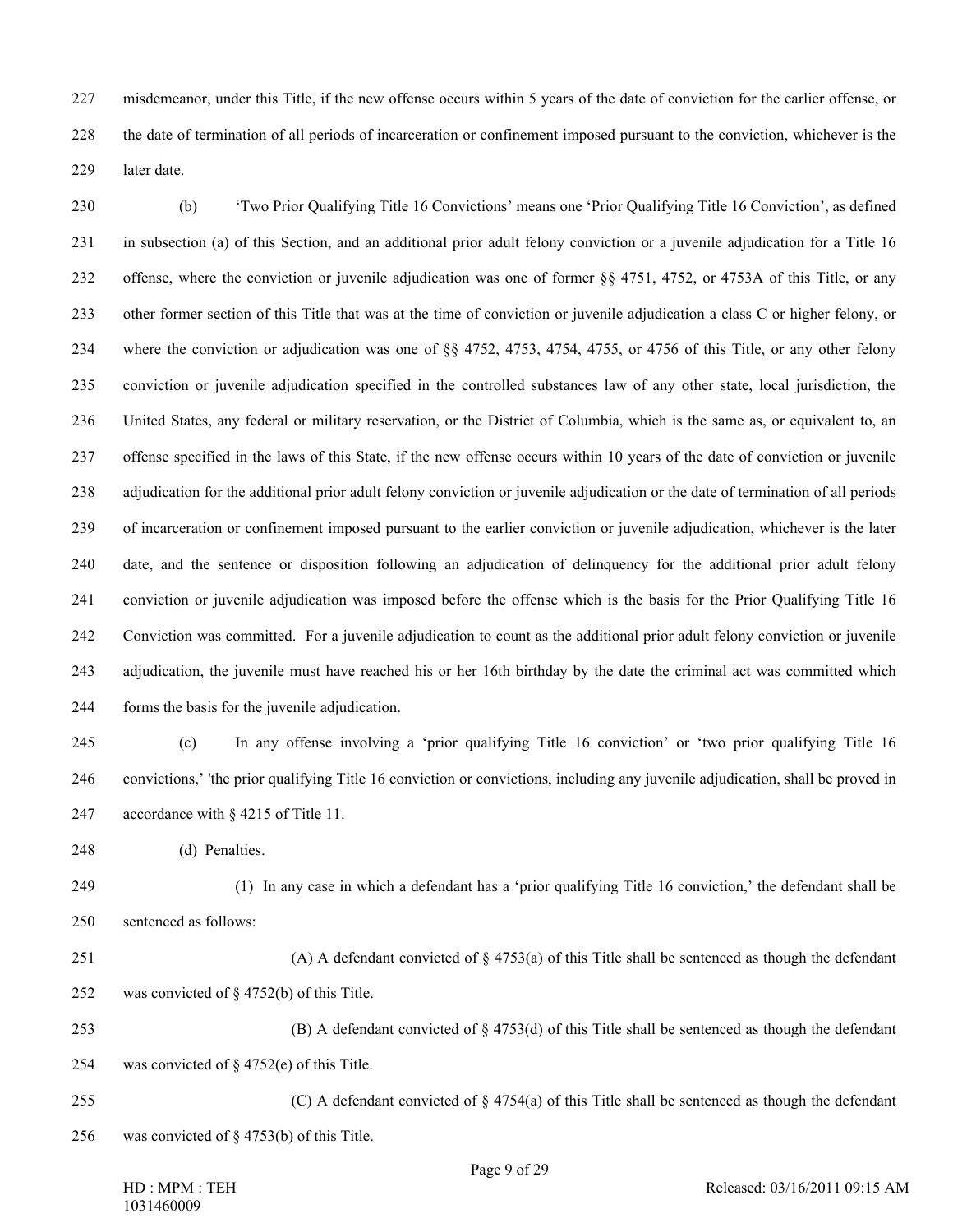| 257 | (D) A defendant convicted of $\S$ 4754(b) shall be sentenced as though the defendant was                  |
|-----|-----------------------------------------------------------------------------------------------------------|
| 258 | convicted of $\S$ 4752(d) of this Title.                                                                  |
| 259 | (E) A defendant convicted of $\S$ 4754(c) of this Title shall be sentenced as though the defendant        |
| 260 | was convicted of $\S$ 4753(e) of this Title.                                                              |
| 261 | (F) A defendant convicted of $\S$ 4755 of this Title shall be sentenced as though the defendant was       |
| 262 | convicted of $\S$ 4753(d) of this Title.                                                                  |
| 263 | (G) A defendant convicted of $\S$ 4756 of this Title shall be sentenced as though the defendant was       |
| 264 | convicted of $\S$ 4754(c) of this Title.                                                                  |
| 265 | (H) A defendant convicted of $\S$ 4757(c)(1) of this Title shall be sentenced as though the               |
| 266 | defendant was convicted of $\S$ 4757(c)(2) of this Title.                                                 |
| 267 | (I) A defendant convicted of $\S$ 4761(a) of this Title shall be sentenced as though the defendant        |
| 268 | was convicted of $\S$ 4761(b) of this Title.                                                              |
| 269 | (J) A defendant convicted of $\S$ 4761(c) of this Title shall be sentenced as though the defendant        |
| 270 | was convicted of $\S$ 4761(d) of this Title.                                                              |
| 271 | (K) A defendant convicted of $\S$ 4763(b) of this Title shall be sentenced as though the defendant        |
| 272 | was convicted of $\S$ 4763(c) of this Title.                                                              |
| 273 | (L) A defendant convicted of $\S$ 4764(b) of this Title shall be sentenced as though the defendant        |
| 274 | was convicted of $\S$ 4764(a) of this Title.                                                              |
| 275 | (2) In any case in which a defendant has 'two prior qualifying Title 16 convictions,' the defendant shall |
| 276 | be sentenced as follows:                                                                                  |
| 277 | (A) A defendant convicted of $\S$ 4754(a) of this Title shall be sentenced as though the defendant        |
| 278 | was convicted of § 4752 of this Title.                                                                    |
| 279 | (B) A defendant convicted of $\S$ 4755 of this Title shall be sentenced as though the defendant was       |
| 280 | convicted of $\S$ 4752(e) of this Title.                                                                  |
| 281 | (C) A defendant convicted of $\S$ 4756 of this Title shall be sentenced as though the defendant was       |
| 282 | convicted of $\S$ 4753(e) of this Title.".                                                                |
| 283 | Section 35. Amend Title 16 of the Delaware Code by inserting a new § 4751C, reading as follows:           |
| 284 | "§ 4751C. Quantity Tiers Related to Drug Offenses.                                                        |
| 285 | For the purposes of this subchapter:                                                                      |
| 286 | (a) 'Tier 5 Controlled Substances Quantity' means:                                                        |
|     |                                                                                                           |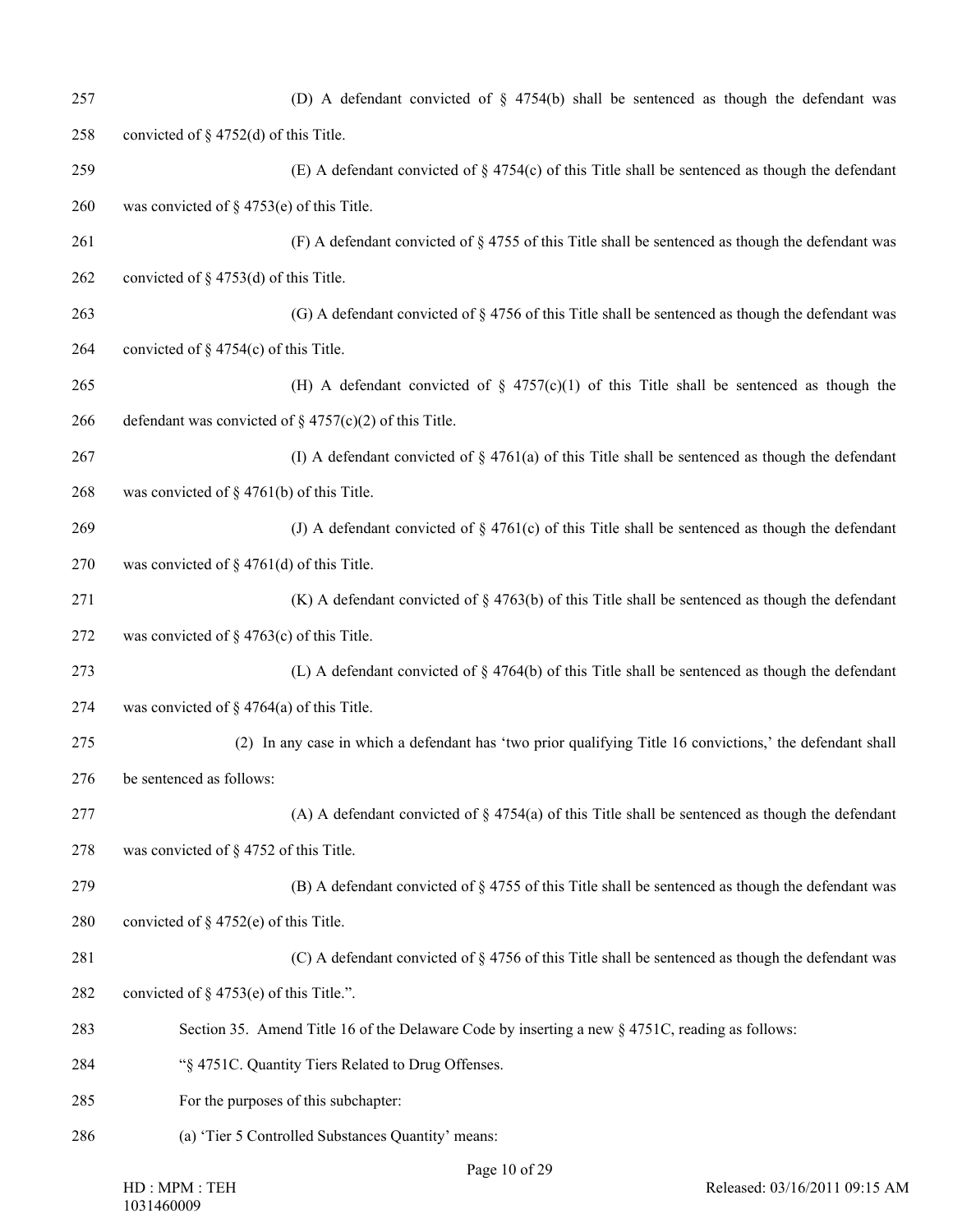287 (1) 25 grams or more of cocaine or of any mixture containing cocaine, as described in § 4716(b)(4) of this 288 Title; 289 (2) 5 grams or more of any morphine, opium or any salt, isomer or salt of an isomer thereof, including 290 heroin, as described in § 4714 of this Title, or of any mixture containing any such substance; 291 (3) 5000 grams or more of marijuana, as described in § 4701(26) of this Title; 292 (4) 25 grams or more of methamphetamine, including its salt, isomer or salt of an isomer thereof, or of any 293 mixture containing any such substance, as described in  $\S 4716(d)(3)$  of this Title; 294 (5) 25 grams or more of amphetamine, including its salts, optical isomers and salt of its optical isomers, or 295 of any mixture containing any such substance, as described in  $\S$  4716(d)(1) of this Title; 296 (6) 25 grams or more of phencyclidine, or of any mixture containing any such substance, as described in 297 § 4716(e)(5) of this Title; 298 (7) 500 or more doses or, in a liquid form, 50 milligrams or more of lysergic acid diethylamide (LSD), or any 299 mixture containing such substance, as described in  $\S 4714(d)(9)$  of this Title; 300 (8) 62.5 or more doses or 12.5 or more grams or 12.5 milliliters or more of a designer drug or any mixture 301 containing any such substance, as described in § 4701(9) of this Title; or 302 (9) 62.5 or more doses or 12.5 or more grams or 12.5 milliliters or more of 3,4- 303 methylenedioxymethamphetamine (MDMA), its optical, positional and geometric isomers, salts and salts of isomers, or any 304 mixture containing such substance, as described in § 4714(d)(21) of this Title. 305 (b) 'Tier 4 Controlled Substances Quantity' means: 306 (1) 20 grams or more of cocaine or of any mixture containing cocaine, as described in § 4716(b)(4) of this 307 Title; 308 (2) 4 grams or more of any morphine, opium or any salt, isomer or salt of an isomer thereof, including 309 heroin, as described in § 4714 of this Title, or of any mixture containing any such substance; 310 (3) 4000 grams or more of marijuana, as described in § 4701(26) of this Title; 311 (4) 20 grams or more of methamphetamine, including its salt, isomer or salt of an isomer thereof, or of any 312 mixture containing any such substance, as described in § 4716(d)(3) of this Title; 313 (5) 20 grams or more of amphetamine, including its salts, optical isomers and salt of its optical isomers, or of 314 any mixture containing any such substance, as described in  $\S 4716(d)(1)$  of this Title; 315 (6) 20 grams or more of phencyclidine, or of any mixture containing any such substance, as described in 316 § 4716(e)(5) of this Title;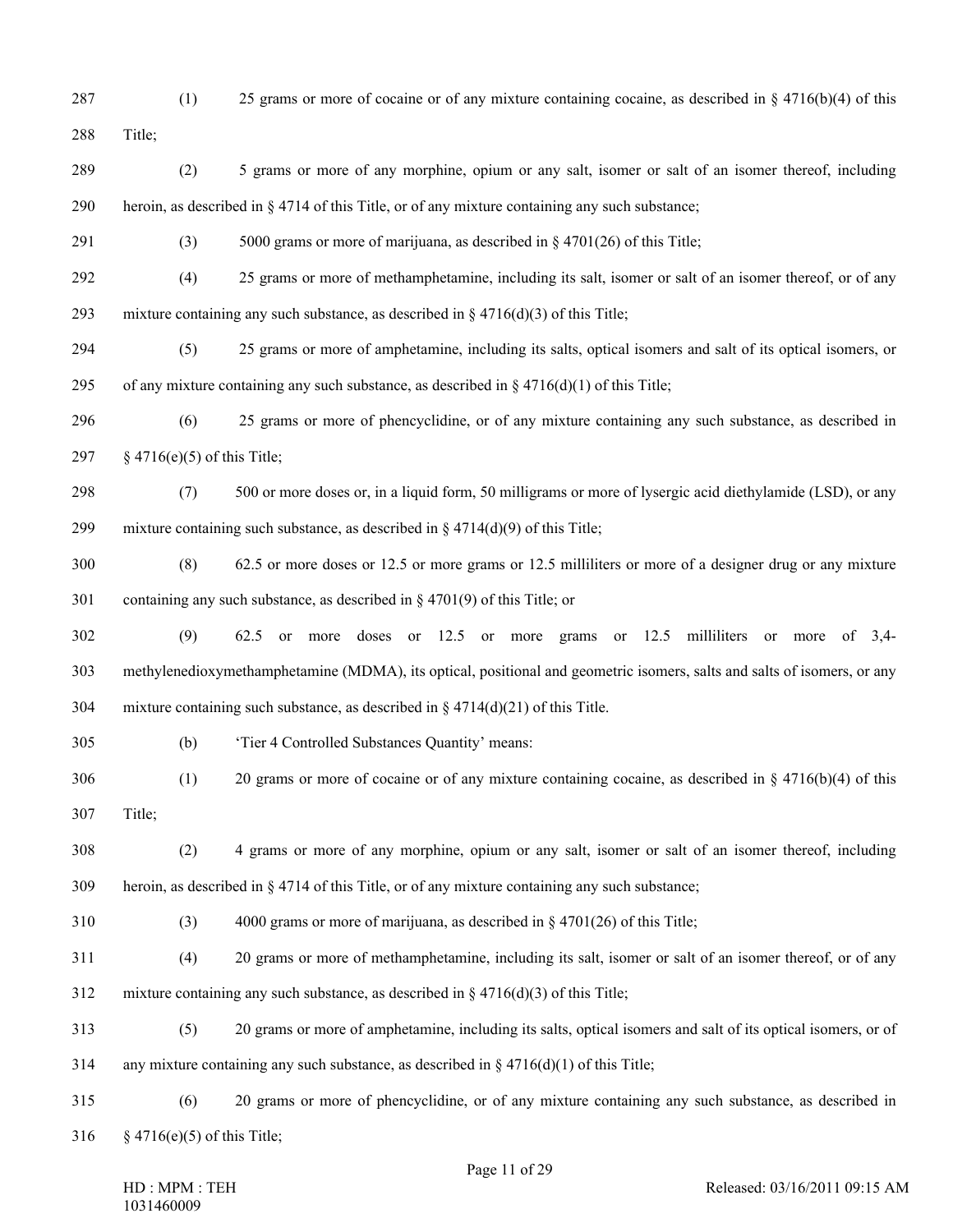- 317 (7) 250 or more doses or, in a liquid form, 25 milligrams or more of lysergic acid diethylamide (LSD), or any 318 mixture containing such substance, as described in  $\S 4714(d)(9)$  of this Title;
- 319 (8) 50 or more doses or 10 or more grams or 10 milliliters or more of a designer drug or any mixture 320 containing any such substance, as described in § 4701(9) of this Title;
- 321 (9) 50 or more doses or 10 or more grams or 10 milliliters or more of 3,4-methylenedioxymethamphetamine 322 (MDMA), its optical, positional and geometric isomers, salts and salts of isomers, or any mixture containing such 323 substance, as described in  $\S 4714(d)(21)$  of this Title; or
- 324 (10) 60 or more substantially identical doses of a narcotic Schedule II or III controlled substance that is a 325 prescription drug, or 6 grams or more of any mixture that contains a narcotic Schedule II or III controlled substance that is a 326 prescription drug.
- 327 (c) 'Tier 3 Controlled Substances Quantity' means:
- 328 (1) 15 grams or more of cocaine or of any mixture containing cocaine, as described in § 4716(b)(4) of this 329 Title;
- 
- 330 (2) 3 grams or more of any morphine, opium or any salt, isomer or salt of an isomer thereof, including 331 heroin, as described in § 4714 of this Title, or of any mixture containing any such substance;
- 332 (3) 3000 grams or more of marijuana, as described in § 4701(26) of this Title;
- 333 (4) 15 grams or more of methamphetamine, including its salt, isomer or salt of an isomer thereof, or of any 334 mixture containing any such substance, as described in  $\S$  4716(d)(3) of this Title;
- 
- 335 (5) 15 grams or more of amphetamine, including its salts, optical isomers and salt of its optical isomers, or of 336 any mixture containing any such substance, as described in  $\S$  4716(d)(1) of this Title;
- 337 (6) 15 grams or more of phencyclidine, or of any mixture containing any such substance, as described in 338 § 4716(e)(5) of this Title;
- 339 (7) 100 or more doses or, in a liquid form, 10 milligrams or more of lysergic acid diethylamide (LSD), or any 340 mixture containing such substance, as described in § 4714(d)(9) of this Title;
- 341 (8) 37.5 or more doses or 7.5 or more grams or 7.5 milliliters or more of a designer drug or any mixture 342 containing any such substance, as described in § 4701(9) of this Title; or
- 343 (9) 37.5 or more doses or 7.5 or more grams or 7.5 milliliters or more of 3,4- 344 methylenedioxymethamphetamine (MDMA), its optical, positional and geometric isomers, salts and salts of isomers, or any 345 mixture containing such substance, as described in  $\S 4714(d)(21)$  of this Title.
- 
- 346 (d) 'Tier 2 Controlled Substances Quantity' means: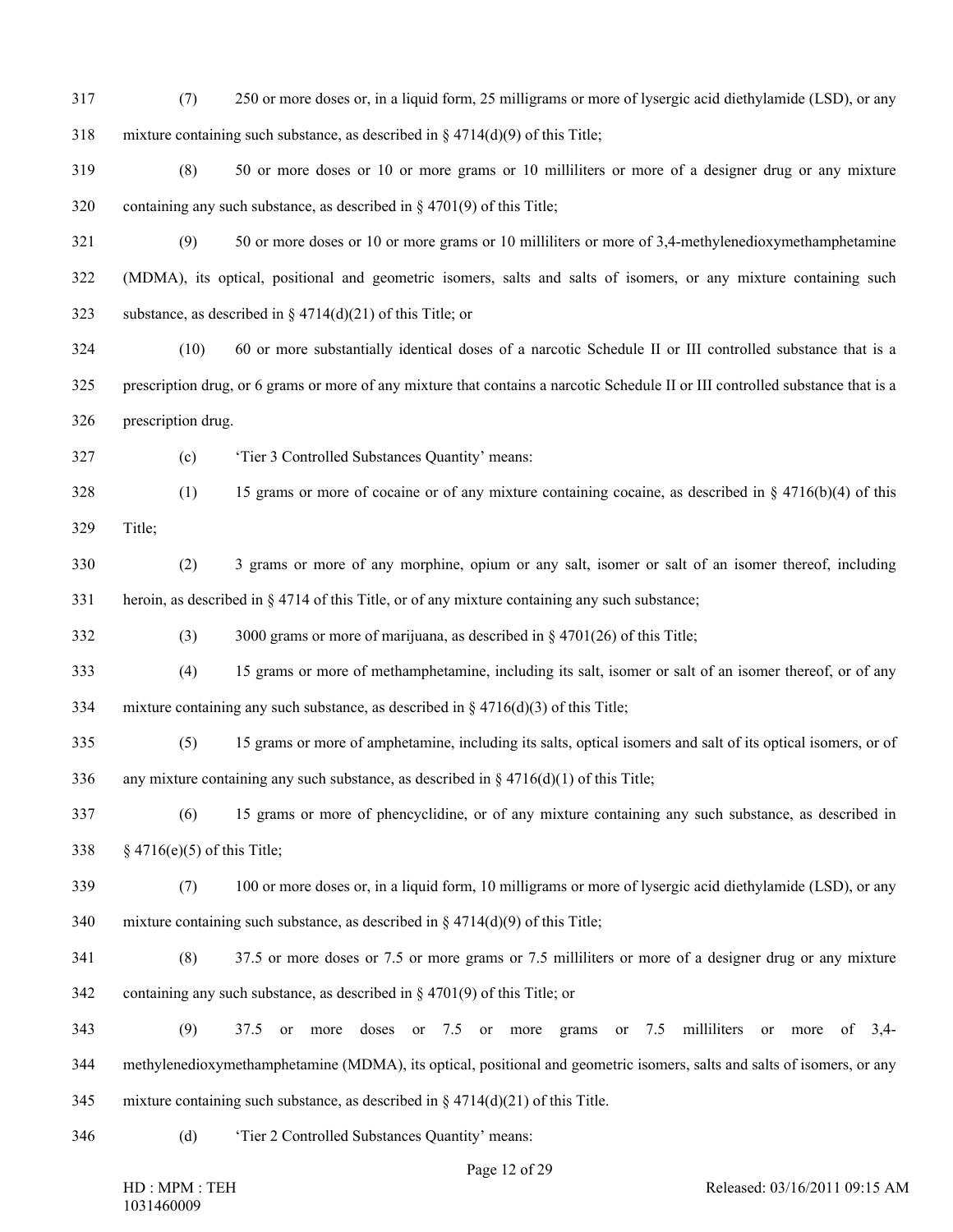347 (1) 10 grams or more of cocaine or of any mixture containing cocaine, as described in § 4716(b)(4) of this 348 Title;

- 349 (2) 2 grams or more of any morphine, opium or any salt, isomer or salt of an isomer thereof, including 350 heroin, as described in § 4714 of this Title, or of any mixture containing any such substance;
- 351 (3) 1500 grams or more of marijuana, as described in § 4701(26) of this Title;
- 352 (4) 10 grams or more of methamphetamine, including its salt, isomer or salt of an isomer thereof, or of any 353 mixture containing any such substance, as described in § 4716(d)(3) of this Title;
- 354 (5) 10 grams or more of amphetamine, including its salts, optical isomers and salt of its optical isomers, or of 355 any mixture containing any such substance, as described in  $\S 4716(d)(1)$  of this Title;
- 356 (6) 10 grams or more of phencyclidine, or of any mixture containing any such substance, as described in 357 § 4716(e)(5) of this Title;
- 358 (7) 50 or more doses or, in a liquid form, 5 milligrams or more of lysergic acid diethylamide (LSD), or any 359 mixture containing such substance, as described in § 4714(d)(9) of this Title;
- 360 (8) 25 or more doses or 5 or more grams or 5 milliliters or more of a designer drug or any mixture containing 361 any such substance, as described in § 4701(9) of this Title;
- 362 (9) 25 or more doses or 5 or more grams or 5 milliliters or more of 3,4-methylenedioxymethamphetamine 363 (MDMA), its optical, positional and geometric isomers, salts and salts of isomers, or any mixture containing such 364 substance, as described in  $\S 4714(d)(21)$  of this Title; or
- 365 (10) 30 or more substantially identical doses of a narcotic Schedule II or III controlled substance that is a 366 prescription drug, or 3 grams or more of any mixture that contains a narcotic Schedule II or III controlled substance that is a 367 prescription drug.
- 368 (e) 'Tier 1 Controlled Substances Quantity' means:
- 369 (1) 5 grams or more of cocaine or of any mixture containing cocaine, as described in § 4716(b)(4) of this 370 Title;
- 371 (2) 1 gram or more of any morphine, opium or any salt, isomer or salt of an isomer thereof, including heroin,
- 372 as described in § 4714 of this Title, or of any mixture containing any such substance;
- 373 (3) 175 grams or more of marijuana, as described in § 4701(26) of this Title;
- 374 (4) 5 grams or more of methamphetamine, including its salt, isomer or salt of an isomer thereof, or of any 375 mixture containing any such substance, as described in § 4716(d)(3) of this Title;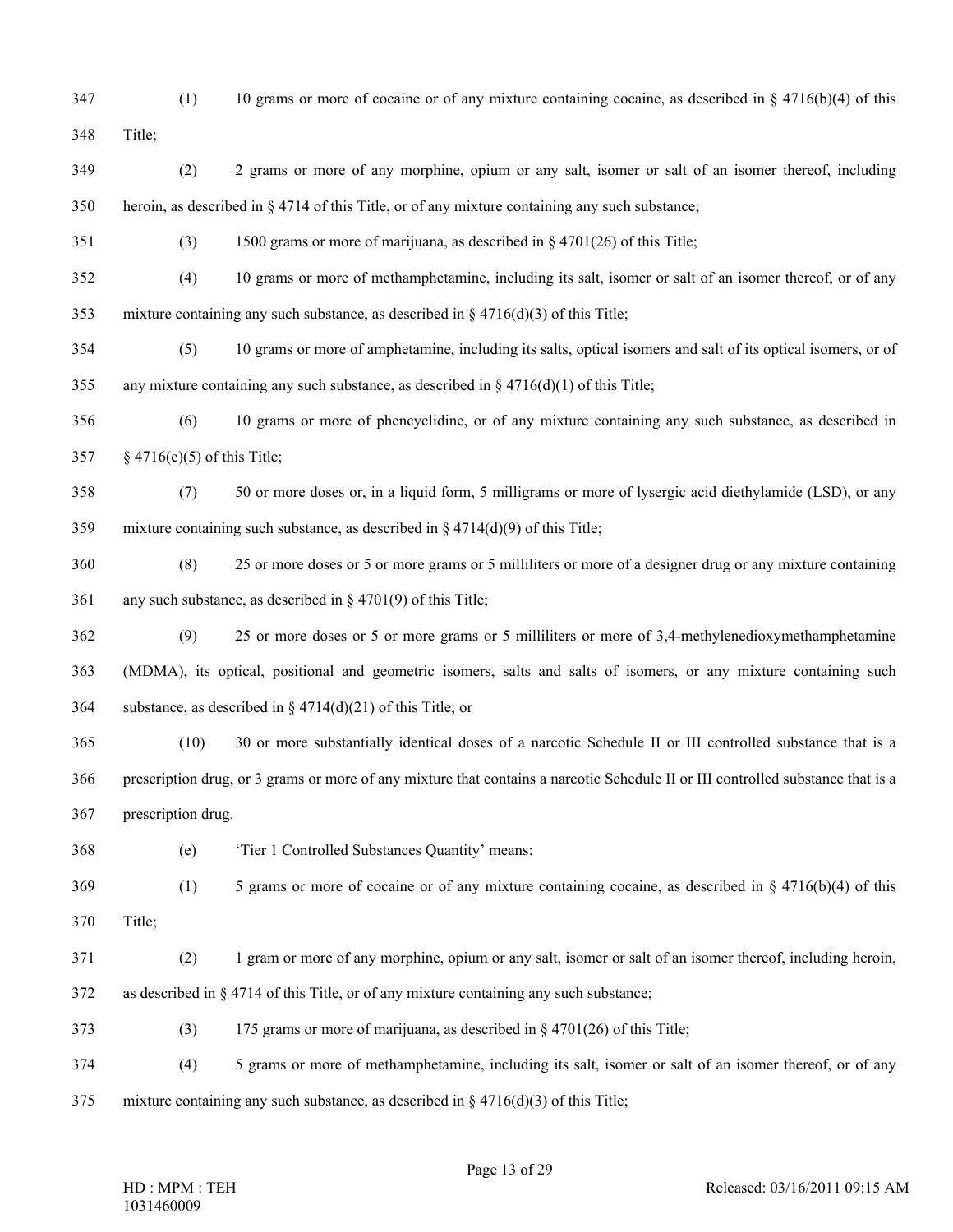- 376 (5) 5 grams or more of amphetamine, including its salts, optical isomers and salt of its optical isomers, or of 377 any mixture containing any such substance, as described in  $\S 4716(d)(1)$  of this Title;
- 378 (6) 5 grams or more of phencyclidine, or of any mixture containing any such substance, as described in 379 § 4716(e)(5) of this Title;
- 

380 (7) 25 or more doses or, in a liquid form, 2.5 milligrams or more of lysergic acid diethylamide (LSD), or any 381 mixture containing such substance, as described in § 4714(d)(9) of this Title;

382 (8) 12.5 or more doses or 2.5 or more grams or 2.5 milliliters or more of a designer drug or any mixture 383 containing any such substance, as described in § 4701(9) of this Title; or

384 (9) 12.5 or more doses or 2.5 or more grams or 2.5 milliliters or more of 3,4- 385 methylenedioxymethamphetamine (MDMA), its optical, positional and geometric isomers, salts and salts of isomers, or any 386 mixture containing such substance, as described in  $\S 4714(d)(21)$  of this Title.".

387 Section 36. Amend Title 16 of the Delaware Code by inserting a new § 4751D, reading, as follows:

388 "§ 4751D. Knowledge of Weight or Quantity Not an Element of the Offense; Proof of Weight or Quantity.

389 (a) In any prosecution under this subchapter, in which the weight or quantity of a controlled 390 substance is an element of the offense, the State need not prove that the defendant had any knowledge as to the weight or 391 quantity of the substance possessed. The State need only prove that the defendant knew that the substance was possessed; 392 and, that the substance was that which is alleged, and that the substance weighed a certain amount or was in a certain 393 quantity.

394 (b) In any prosecution under this subchapter, in which the quantity of a controlled substance is an 395 element of the offense, and the controlled substance is alleged to be a prescription drug as defined in  $\S$  4701(37) of this 396 Title, and the alleged prescription drug consists of multiple doses that appear to be substantially identical, evidence that a 397 chemist or other qualified witness properly tested one dose, and found the presence of a controlled substance, shall be prima 398 facie evidence that the 'substantially identical doses' each contained the controlled substance that is a prescription drug for 399 purposes of determining whether the State has proven the number of doses constituting the Tier quantities set forth in

400 § 4751C(b)(10) or § 4751C(d)(10) of this Title. Nothing in this subsection precludes the right of any party to 401 introduce any evidence supporting or contradicting evidence offered pursuant to this subsection.".

402 Section 37. Amend § 4752 and § 4752A, Title 16 of the Delaware Code by striking said Sections in their entirety.

- 403 Section 38. Amend Title 16 of the Delaware Code by inserting a new § 4752, reading as follows:
- 404 "§ 4752. Drug Dealing. Aggravated Possession. Class B Felony.
- 405 Except as authorized by this chapter, any person who: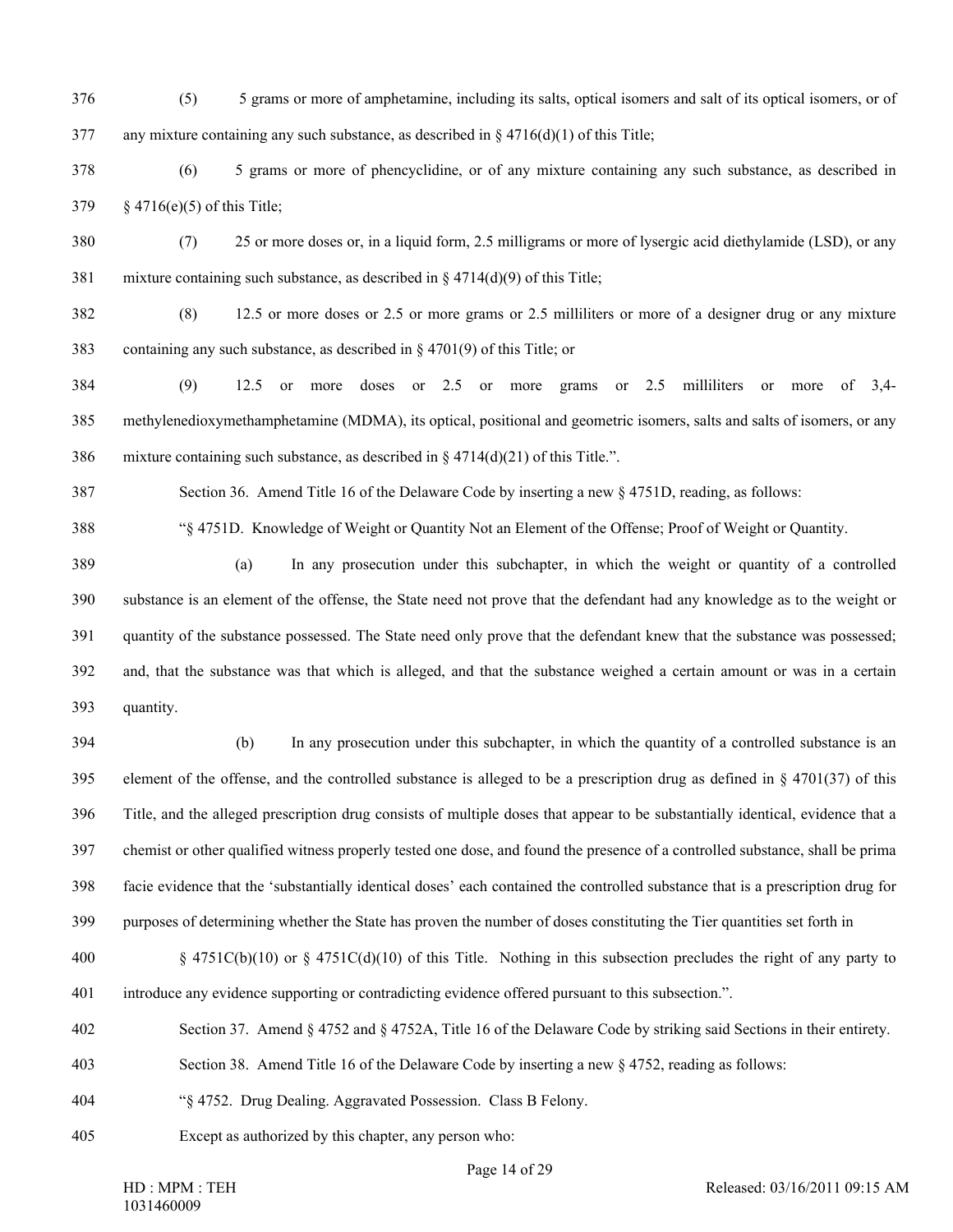- 406 (a) manufactures, delivers, or possesses with the intent to manufacture or deliver a controlled substance in a
- 407 Tier 4 quantity;
- 408 (b) manufactures, delivers, or possesses with the intent to manufacture or deliver a controlled substance in a
- 409 Tier 2 quantity, and there is an aggravating factor;
- 410 (c) possesses a controlled substance in a Tier 5 quantity;
- 411 (d) possesses a controlled substance in a Tier 3 quantity, and there is an aggravating factor; or
- 412 (e) possesses a controlled substance in a Tier 2 quantity, as defined in any of  $§$  4751C(d)(1) (9), and there
- 413 are two aggravating factors, shall be guilty of a Class B felony.".
- 414 Section 39. Amend § 4753 and § 4753A, Title 16 of the Delaware Code by striking said Sections in their entirety.
- 415 Section 40. Amend Title 16 of the Delaware Code by inserting a new § 4753, reading as follows:
- 416 "§ 4753. Drug Dealing. Aggravated Possession. Class C Felony.
- 417 Except as authorized by this chapter, any person who:
- 418 (a) manufactures, delivers, or possesses with the intent to manufacture or deliver a controlled substance in a
- 419 Tier 2 quantity;
- 420 (b) manufactures, delivers, or possesses with the intent to manufacture or deliver a controlled substance, and 421 there is an aggravating factor;
- 422 (c) possesses a controlled substance in a Tier 4 quantity as defined in any of  $\frac{84751C(b)(1)-(9)}{6}$  of this Title;
- 423 (d) possesses a controlled substance in a Tier 2 quantity, as defined in any of  $\S$  4751C(d)(1) (9) of this
- 424 Title; and there is an aggravating factor; or
- 425 (e) possesses a controlled substance in a Tier 1 quantity, and there are two aggravating factors, shall be guilty 426 of a Class C felony.".
- 427 Section 41. Amend § 4754 and § 4754A, Title 16 of the Delaware Code by striking said Sections in their entirety.
- 428 Section 42. Amend Title 16 of the Delaware Code by inserting a new § 4754, reading as follows:
- 429 "§ 4754. Drug Dealing. Aggravated Possession. Class D Felony.
- 430 Except as authorized by this Chapter, any person who:
- 431 (a) manufactures, delivers, or possesses with the intent to manufacture or deliver a controlled substance;
- 432 (b) possesses a controlled substance in a Tier 3 quantity; or
- 433 (c) possesses a controlled substance in a Tier 1 quantity, and there is an aggravating factor,
- 434 shall be guilty of a Class D felony.".
- 435 Section 43. Amend § 4768, Title 16 of the Delaware Code by striking said Section in its entirety.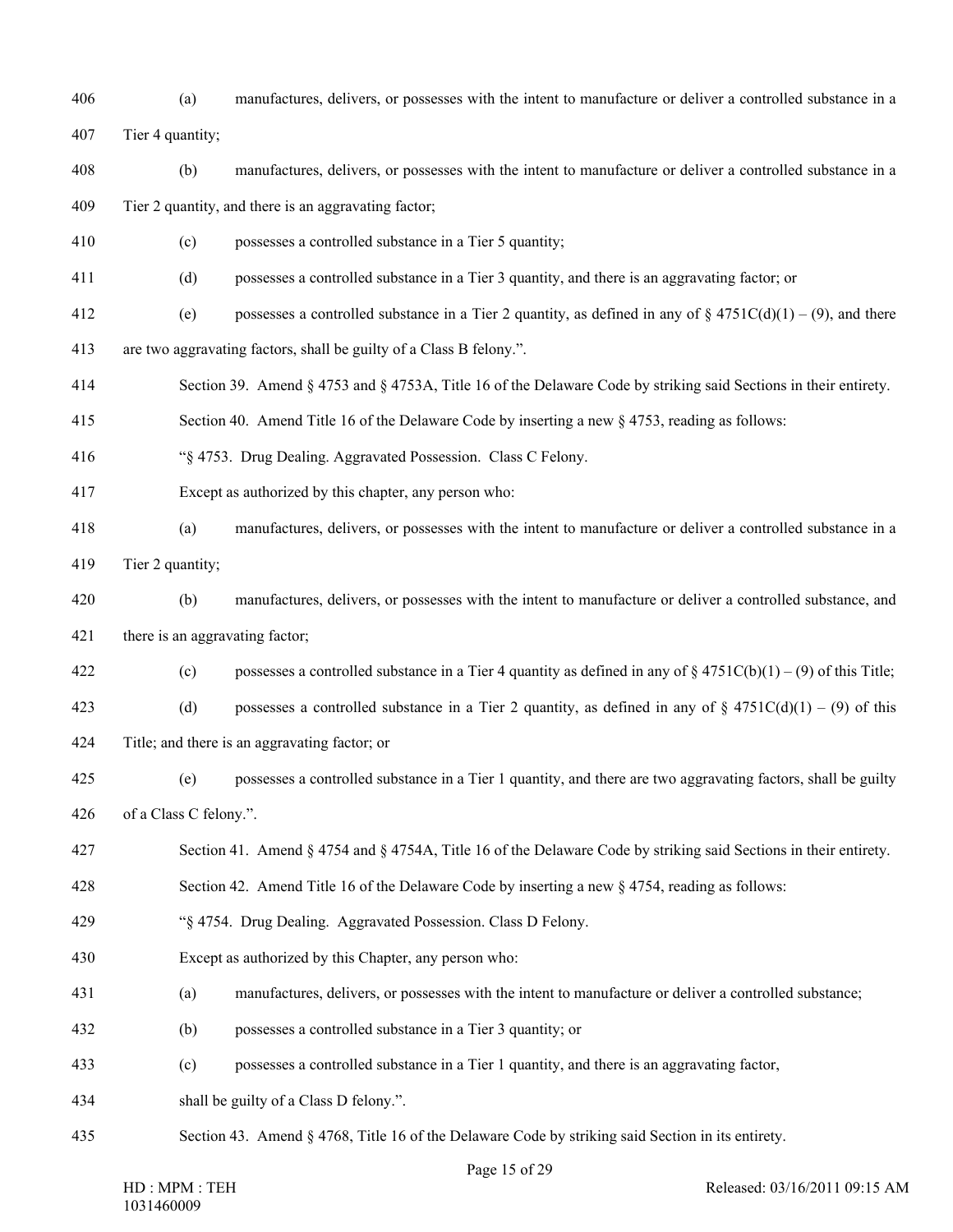436 Section 44. Amend Title 16 of the Delaware Code by renumbering the existing § 4765 as § 4768, and by striking 437 the phrase "§ 4753 or 4754" and inserting in lieu thereof the phrase "§§ 4761(a) or (b), 4763, or 4764". 438 Section 45. Amend Title 16 of the Delaware Code by renumbering the existing § 4759 as § 4765, and by 439 amending the renumbered § 4765 by striking the second sentence of said Section in its entirety. 440 Section 46. Amend Title 16 of the Delaware Code by: 441 (i) renumbering the existing § 4755 as § 4759: 442 (ii) striking the caption "Prohibited Acts E; penalties." and inserting in lieu thereof the caption "Registrant 443 Crimes."; 444 (iii) inserting the word "or" after the semi-colon at the end of subsection (a)(3); 445 (iv) striking the phrase "; or" where it appears at the end of subsection (a)(4) and substituting in lieu thereof 446 the punctuation mark " $\therefore$ ; 447 (v) striking subsection (a)(5) in its entirety; and 448 (vi) by striking the phrase "(a)(4) or (a)(5)" where it appears in subsection (b), and substituting in lieu thereof 449 the phrase, "or  $(a)(4)$ ". 450 Section 47. Amend Title 16 of the Delaware Code by inserting a new § 4755, reading as follows: 451 "§ 4755. Aggravated Possession. Class E Felony. 452 Except as authorized by this Chapter, any person who possesses a controlled substance in a Tier 2 quantity, as 453 defined in any of  $\S 4751C(d)(1) - (9)$  of this Chapter, shall be guilty of a Class E felony.". 454 Section 48. Amend § 4762, Title 16 of the Delaware Code by striking said Section in its entirety. 455 Section 49. Amend Title 16 of the Delaware Code by inserting a new § 4766, reading as follows: 456 "§ 4766. Conviction of Lesser Offense. 457 In any prosecution for any violation of the following sections of this Chapter, the defendant may be convicted 458 under any 1 of the following respective Sections of this Chapter in accordance with the table set forth below establishing 459 lesser included offenses: 460 (1) The lesser included offenses under § 4752 are §§ 4753, 4754, 4755, 4756, 4758, 4763, and 4764. 461 (2) The lesser included offenses under § 4753 are §§ 4754, 4755, 4756, 4758, 4763, and 4764. 462 (3) The lesser included offenses under § 4754 are §§ 4755, 4756, 4758, 4763, and 4764. 463 (4) The lesser included offenses under § 4755 are §§ 4756, 4763, and 4764. 464 (5) The lesser included offenses under § 4756 are §§ 4763 and 4764.".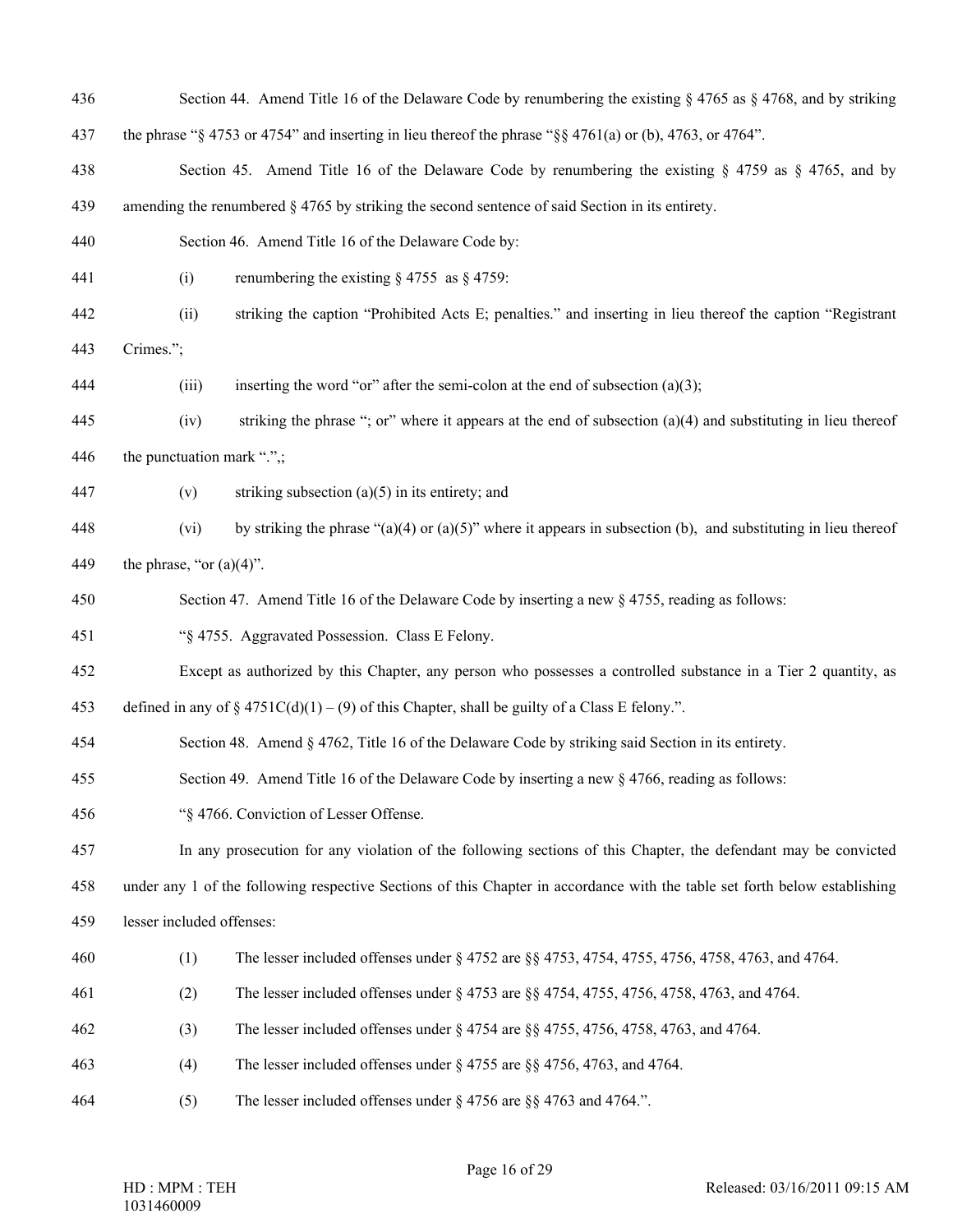465 Section 50. Amend Title 16 of the Delaware Code by renumbering the existing § 4757, as § 4762, and by striking 466 the second sentence of subsection (c) in its entirety.

467 Section 51. Amend Title 16 of the Delaware Code by: (i) renumbering the existing § 4756 as § 4757; (ii) striking 468 the caption "Prohibited acts; penalties" and inserting in lieu thereof the caption "Miscellaneous Drug Crimes. Class B, C, 469 & F Felony."; (iii) inserting the phrase "or prescription drug" after the phrase "controlled substance" where it appears in 470 subsection (a)(3); (iv) striking the phrase "robbery, burglary or" as it appears in subsection (a)(6); (v) striking the sentence 471 in existing subsection (a)(7) in its entirety and substituting in lieu thereof the following: "To prescribe, or administer to 472 another, any anabolic steroid, as defined in § 4718(f) of this Chapter, for the purposes of increasing human muscle weight 473 or improving human performance in any form of exercise, sport, or game.".

474 Section 52. Further amend renumbered § 4757, Title 16 of the Delaware Code, by inserting the phrase 475 "subsections (a)(1) through (a)(7) of" between the word "violates" and the word "this" as they appear in subsection (b) of 476 said Section.

477 Section 53. Further amend renumbered § 4757, Title 16 of the Delaware Code, by inserting a new subsection (c), 478 reading as follows:

479 "(c) Solicitation of Multiple Prescription Drug Crimes; Penalties.

480 (1) Any person who solicits, directs, hires, employs, or otherwise uses one or more other persons three or 481 more times within a thirty day period to violate any provision of paragraph (a) shall be guilty of a class C felony.

482 (2) Any person who solicits, directs, hires, employs, or otherwise uses one or more other persons three or 483 more times within a thirty day period to violate any provision of paragraph (a), and there is an aggravating factor in 484 connection with at least one of the times shall be guilty of a class B felony.

485 (3) Paragraphs (1)  $\&$  (2) of this subsection shall constitute an offense if any of the defendant's conduct or any 486 of the violations of subsection (a) occur within Delaware, or as otherwise provided pursuant to § 204 of Title 11.".

487 Section 54. Amend Title 16 of the Delaware Code by inserting a new § 4756, reading as follows:

488 "§ 4756. Aggravated Possession. Class F Felony.

489 Except as authorized by this chapter, any person who possesses a controlled substance in a Tier 1 quantity shall be 490 guilty of a Class F felony.".

491 Section 55. Amend § 4758, Title 16 of the Delaware Code by striking the existing Section in its entirety and by

492 inserting a new § 4758, reading, as follows:

493 "§ 4758. Unlawful Dealing in a Counterfeit or Purported Controlled Substance. Class E Felony.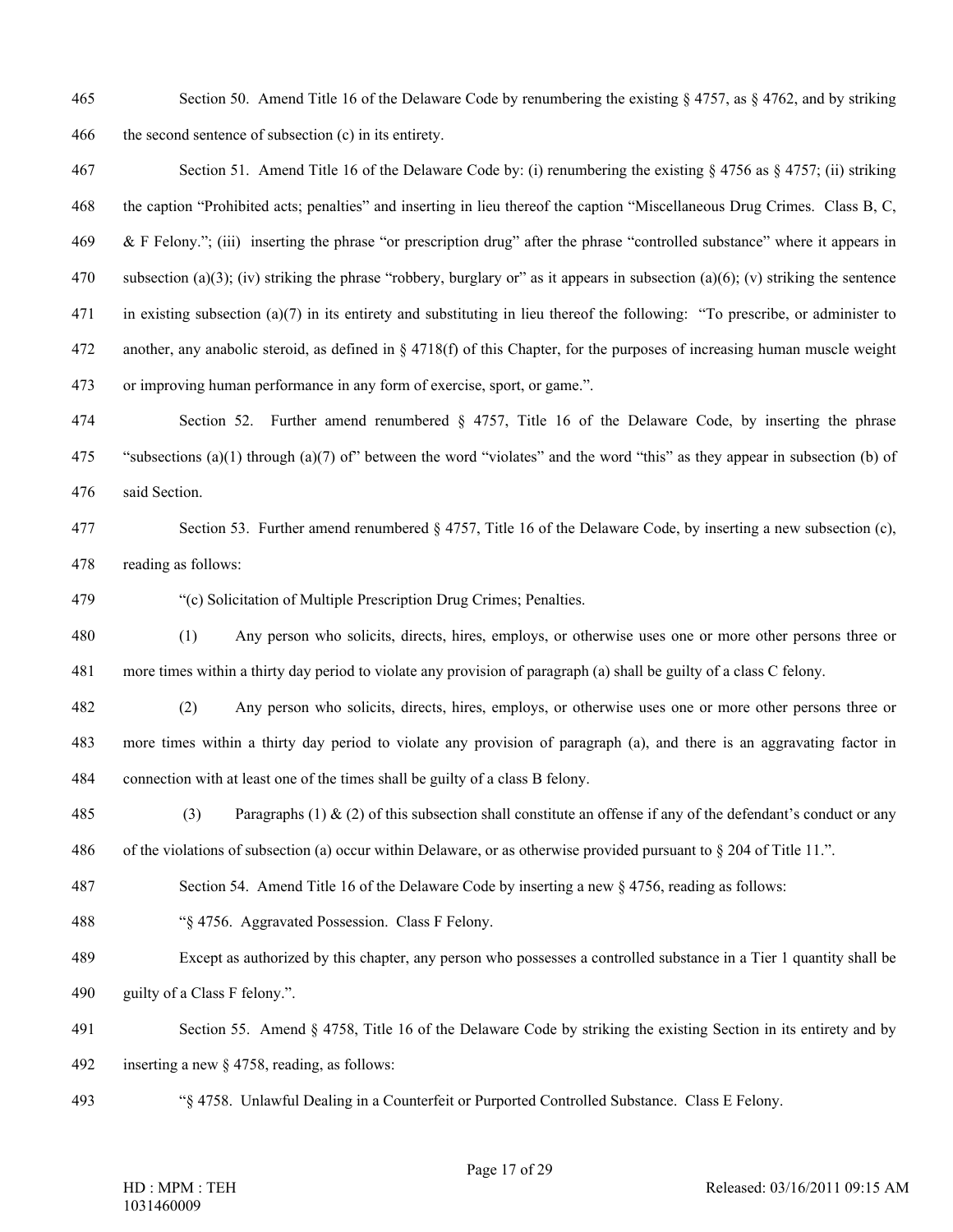- 494 (a) Any person who knowingly manufactures, delivers, attempts to manufacture or deliver, or possesses with 495 the intent to manufacture or deliver a counterfeit or purported controlled substance shall be guilty of a Class E Felony.
- 496 (b) It is no defense to prosecution under this section that the substance actually is a controlled substance or 497 that the accused believed the substance was a controlled substance.".
- 498 Section 56. Amend § 4760, Title 16 of the Delaware Code by striking said Section in its entirety and inserting a 499 new § 4760 reading as follows:
- 

500 "§ 4760. Maintaining a Drug Property. Class F felony.

501 Any person who is the owner, landlord, or tenant of a property, including a dwelling, a building, a store or a 502 business, and who knowingly consents to the use of the property by another for the manufacture of, delivery of, or 503 possession with the intent to manufacture or deliver, controlled substances, shall be guilty of a class F felony.".

504 Section 57. Amend §§ 4761 and 4761A, Title 16 of the Delaware Code by striking said Sections in their entirety 505 and by inserting a new § 4761, reading as follows:

506 "§ 4761. Illegal Possession and Delivery of Non-Controlled Prescription Drugs.

507 (a) Any person who knowingly or intentionally possesses, uses or consumes any prescription drug that is not 508 a controlled substance but for which a prescription is required shall be guilty of an unclassified misdemeanor, unless:

509 1. The possession, use or consumption of such substance was by a person who obtained the substance 510 directly from, or pursuant to, a valid prescription or order of a licensed practitioner;

511 2. The possession or transfer of such substance was for medical or scientific use or purpose by persons 512 included in any of the following classes, or the agents or employees of such persons, for use in the usual course of their 513 business or profession or in the performance of their official duties:

514 i. Pharmacists

515 ii. Practitioners

516 iii. Persons who procure controlled substances in good faith and in the course of professional practice only,

517 by or under the supervision of pharmacists or practitioners employed by them, or for the purpose of lawful research, 518 teaching, or testing, and not for resale.

519 iv. Hospitals that procure controlled substances for lawful administration by practitioners, but only for use by 520 or in the particular hospital.

521 v. Officers or employees of state, federal, or local governments acting in their official capacity only, or 522 informers acting under their jurisdiction.

523 vi. Common carriers.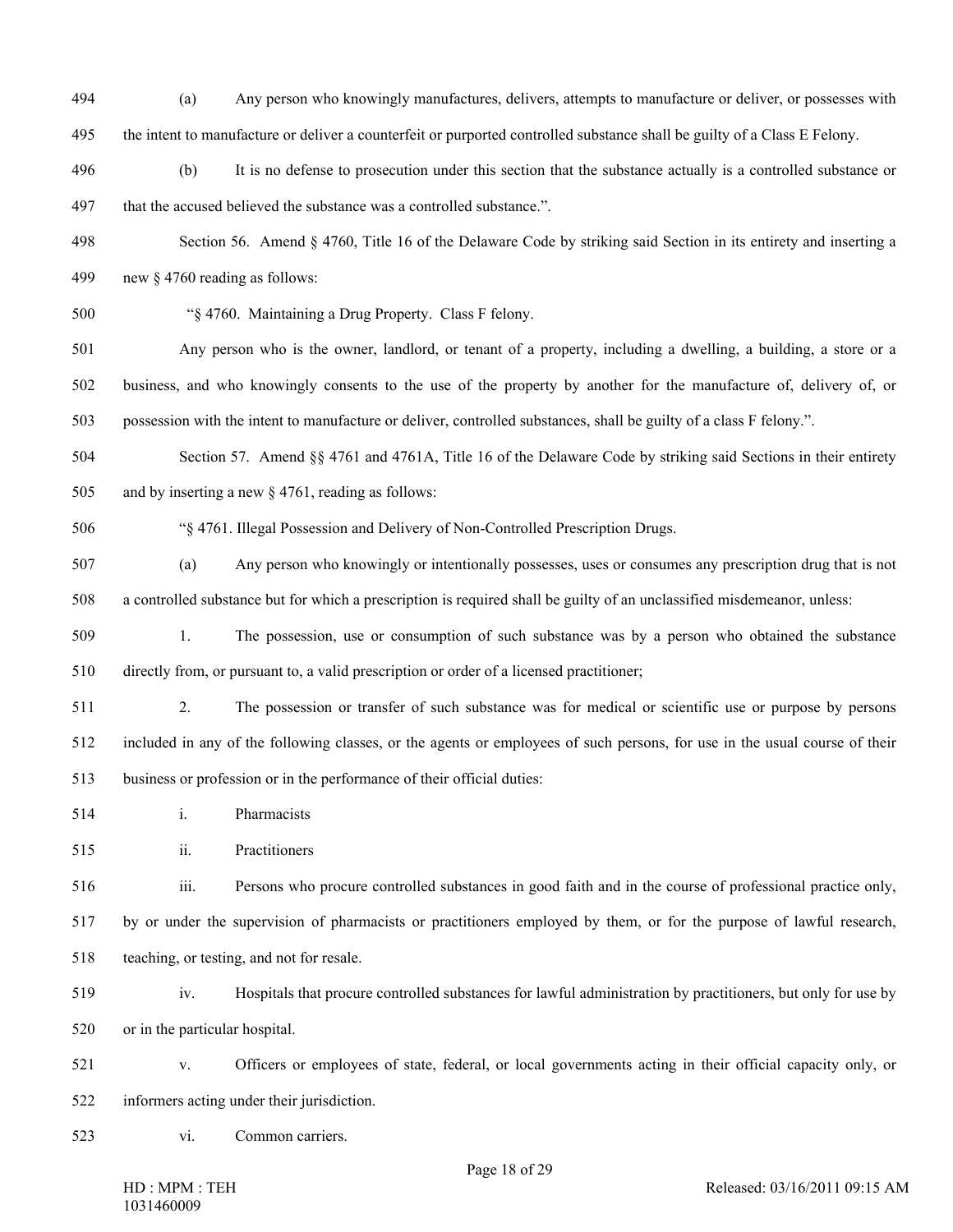- 
- 524 vii. Manufacturers, wholesalers, and distributors.
- 525 viii. Law enforcement officers for bona fide law enforcement purposes in the course of an active criminal 526 investigation.
- 527 3. The possession or transfer is otherwise authorized by this Chapter.
- 528 (b) Any person who violates subsection (a) of this Section, and there is an aggravating factor, shall be guilty 529 of a class B misdemeanor.
- 530 (c) Any person who violates subsection (a) of this Section, and delivers, or intends to deliver the prescription 531 drug to another, shall be guilty of a class G felony.
- 532 (d) Any person who violates subsection (b) of this Section, and delivers, or intends to deliver the 533 prescription drug to another, shall be guilty of a class F felony.
- 534 (e) Affirmative Defenses.

535 1. In any prosecution under this section, it is an affirmative defense that the prescription drug was possessed 536 by the person while transporting the prescription drug to a member of the person's household who possessed a valid 537 prescription for the drug, and the prescription was in the original container in which it was dispensed or packaged, a pill 538 box, or other daily pill container.

539 2. In any prosecution under this section, it is an affirmative defense that the prescription drug was possessed 540 or consumed within the residence of the person, that a member of the person's household possessed a valid prescription for 541 the drug, that the possession or consumption by the person was for the purpose of treating an illness and that the drug in 542 question was approved for the specific illness.

- 543 (f) Proof. In any prosecution under this section, proof that a substance is a particular prescription drug may 544 be inferred from its labeling and any representations on the substance. Proof by testimony from a scientist is not required.". 545 Section 58. Amend § 4763, Title 16 of the Delaware Code by striking said Section in its entirety and by inserting 546 a new § 4763, reading as follows:
- 547 "§ 4763. Possession of Controlled Substances or Counterfeit Controlled Substances. Class A or B Misdemeanor. 548 (a) It shall be unlawful for any person to knowingly or intentionally possess, use, or consume a controlled 549 substance or a counterfeit controlled substance (except a controlled substance or counterfeit controlled substance classified 550 in subsection (d)(19) of § 4714 of this Title) unless (a) the possession, use or consumption of such substance was by a
- 551 person who obtained the substance directly from or pursuant to, a lawful prescription or order; or (2) the possession or 552 transfer of such substance was for medical or scientific use or purpose by persons included in any of the following classes,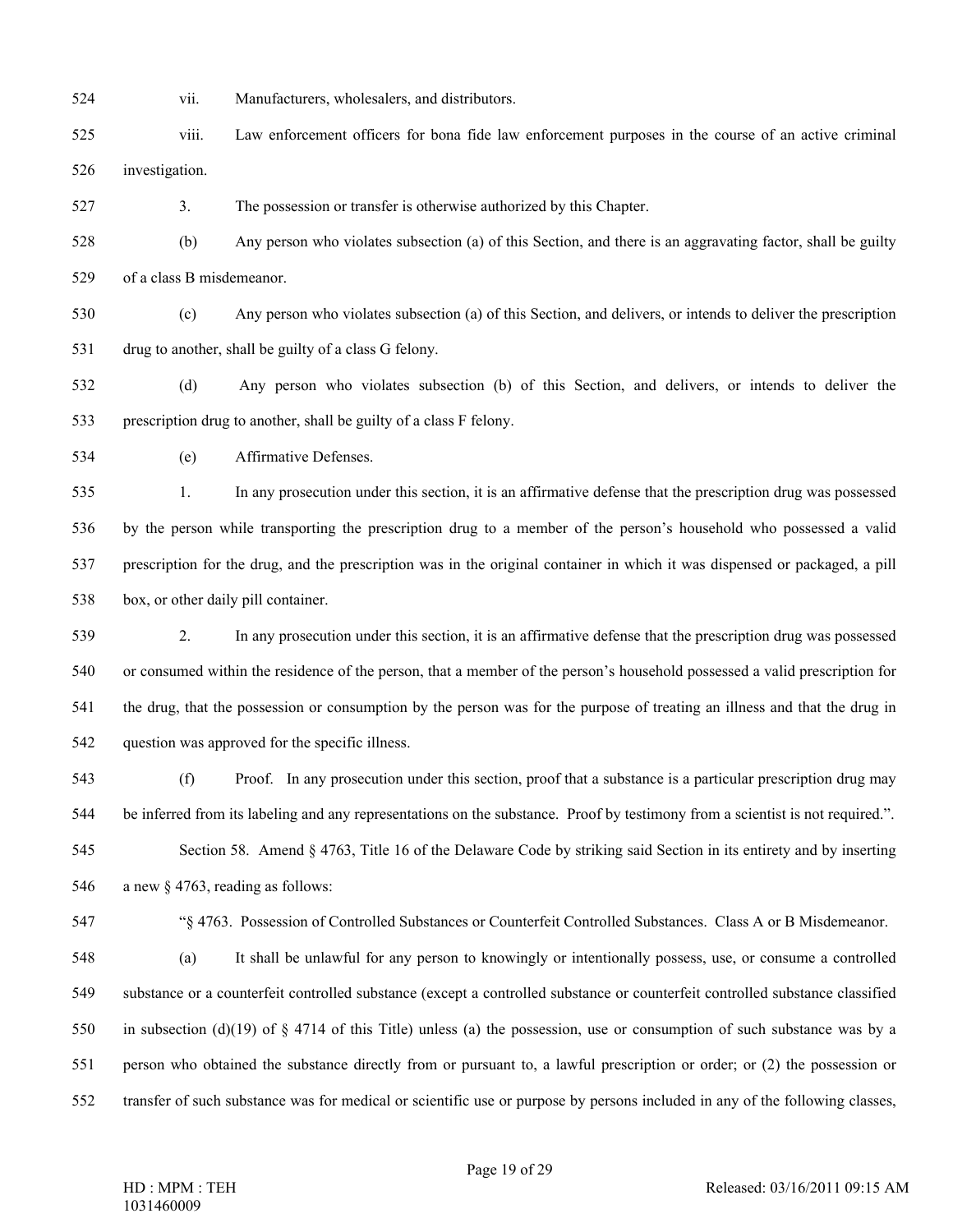553 or the agents or employees of such persons, for use in the usual course of their business or profession or in the performance 554 of their official duties:

- 555 i. Pharmacists
- 556 ii. Practitioners

557 iii. Persons who procure controlled substances in good faith and in the course of professional practice only,

558 by or under the supervision of pharmacists or practitioners employed by them, or for the purpose of lawful research,

559 teaching, or testing, and not for resale.

560 iv. Hospitals and healthcare facilities that procure controlled substances for lawful administration by 561 practitioners, but only for use by or in the particular hospital.

562 v. Officers or employees of state, federal, or local governments acting in their official capacity only, or

563 informers acting under their jurisdiction.

- 564 vi. Common carriers.
- 565 vii. Manufacturers, wholesalers, and distributors.
- 566 viii. Law enforcement officers for bona fide law enforcement purposes in the course of an active criminal
- 567 investigation.

568 (3) The possession or transfer is otherwise authorized by this Chapter.

569 (b) Any person who violates subsection (a) of this Section shall be guilty of a Class B misdemeanor.

- 570 (c) Any person who violates subsection (a) of this Section, and there is an aggravating factor, shall be guilty
- 571 of a Class A misdemeanor.".

572 Section 59. Amend § 4767, Title 16 of the Delaware Code by striking said Section in its entirety.

573 Section 60. Amend § 4764, Title 16 of the Delaware Code by striking said Section in its entirety and inserting a

574 new § 4767, reading as follows:

575 "§ 4767. First Offenders Controlled Substances Diversion Program.

576 (a) Any person who:

577 (1) Has not previously been convicted of any offense under this chapter or under any statute of the United 578 States or of any state thereof relating to narcotic drugs, marijuana, or stimulant, depressant, hallucinogenic drug or other 579 substance who is charged through information or indictment with possession or consumption of a controlled substance 580 under § 4763 or § 4764 or § 4761(a) or (b) of this Title; and

581 (2) Has not previously been afforded first offender treatment under this section or its predecessor, may 582 qualify for the first offense election at the time of the person's arraignment, except that no person shall qualify for such first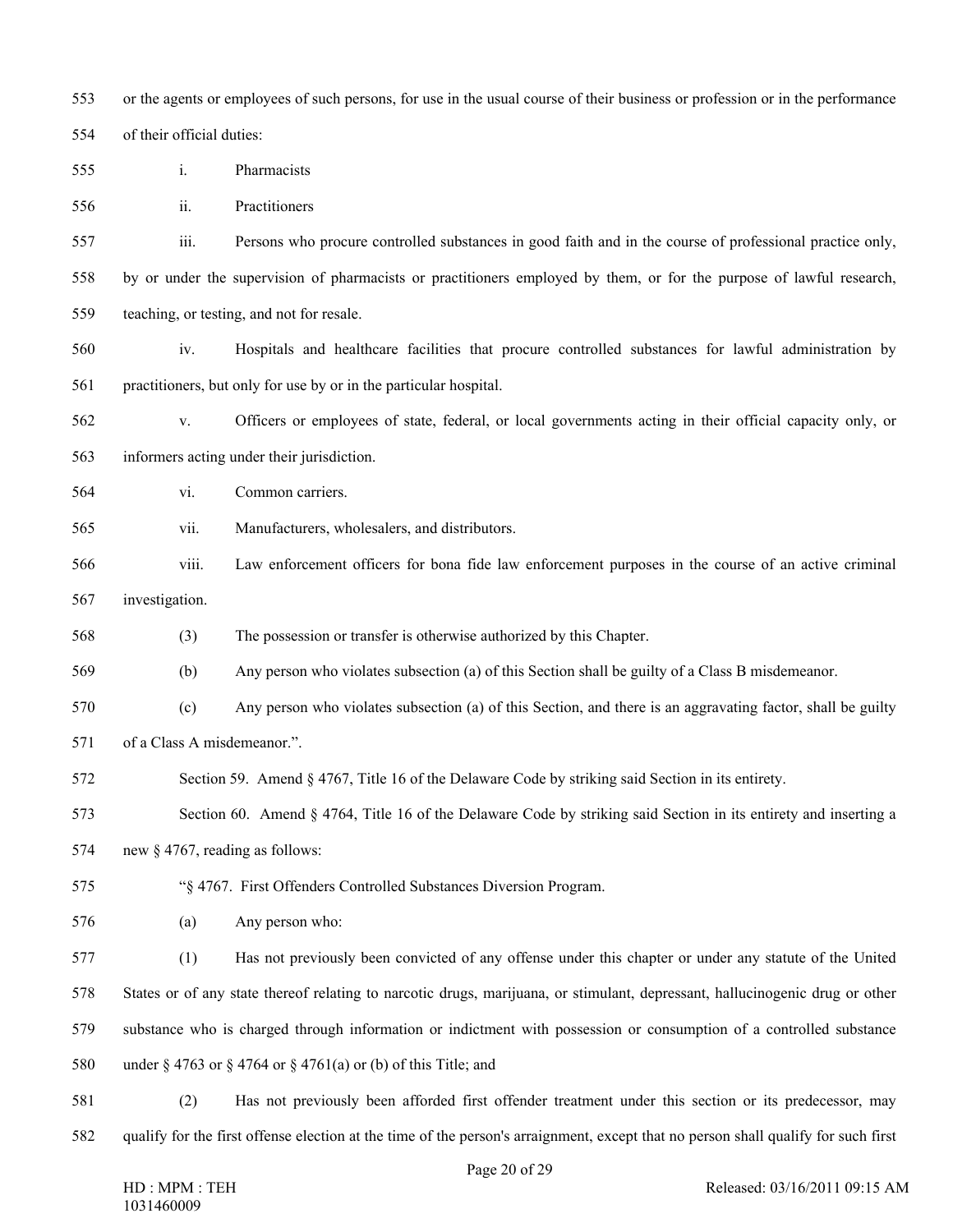583 offense election where the offense charged under § 4763, § 4764 or § 4761(a) or (b) of this Title arises from the same 584 transaction, factual setting or circumstances as those contained in any indictment returned against the defendant alleging 585 violation of any provisions contained within §§ 4752, 4753, or 4754 of this Title.

586 (b) At time of arraignment any person qualifying under subsection (a) of this Section as a first offender and 587 who elects treatment under this section shall admit possession or consumption of a controlled substance by entering a plea 588 of guilty, as a first offender. The court, without entering a judgment of guilt and with the consent of the accused, may defer 589 further proceedings and place the accused on probation for a period of not less than 1 ½ years, the terms and conditions of 590 which shall include but not be limited to:

591 (1) Revocation of the person's driver's license and/or privileges within this State for a period of not less than 592 6 months, restoration of which shall be contingent upon successful completion of all mandatory terms and conditions 593 required of probation to be completed during the term of revocation. Upon entry of a plea of guilty, as a first offender under 594 this section, the clerk of the court or other person designated by the court shall forthwith report that fact to the Division of 595 Motor Vehicles for action consistent with the provisions of this subsection. The Division of Motor Vehicles may issue a 596 conditional license during this period of revocation upon written certification by the person's probation officer that a 597 narrowly drawn conditional license is necessary for the limited purpose of performing the terms and conditions of 598 probation.

599 (2) Performance of a minimum of 20 hours of community service work monitored by the court or probation 600 office, performance of which shall be accomplished on at least 3 separate days and shall not, in any event consist of 601 segments lasting more than 8 hours in succession. Community service performed pursuant to the terms of this paragraph 602 shall be in addition to all other community service ordered and no community service ordered or performed pursuant to the 603 terms of this section shall be performed or served concurrently with any other court ordered or approved community 604 service.

605 (3) Completion of a 16-hour first offender drug rehabilitation program, licensed by the Secretary of the 606 Department of Health and Social Services and paid for by the first offender.

607 (4) Other such terms and conditions as the court may impose.

608 (c) If a term or condition of probation is violated, or if the defendant is found to have illegally possessed or 609 consumed any controlled substance within  $1\frac{1}{2}$  years of the entry of a plea under this section, the probation officer shall file 610 with the court a written report of same, and the defendant shall be brought before the court and upon determination by the 611 court that the terms have been violated or that the defendant has possessed or consumed any such controlled substance, the 612 court shall enter an adjudication of guilt upon the record and proceed as otherwise provided under this Title.

Page 21 of 29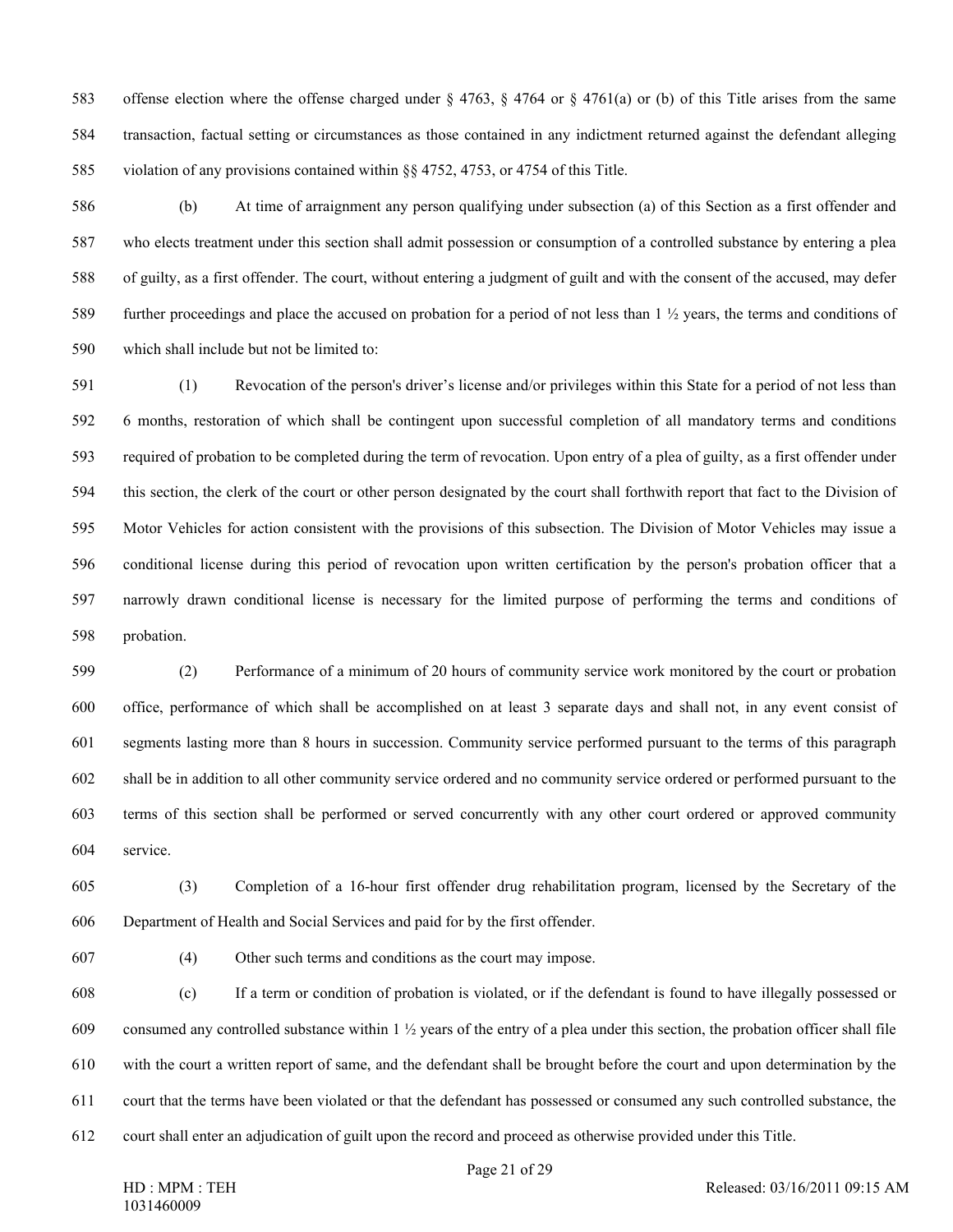613 (d) Upon fulfillment of the terms and conditions of probation, including, but not limited to, paying of all 614 costs and fees, and performance of all required community service, the court shall discharge the person and dismiss the 615 proceedings against the person and shall simultaneously therewith submit to the Attorney General a report thereof which 616 shall be retained by the Attorney General for use in future proceedings, if required. Discharge and dismissal under this 617 Section shall be without adjudication of guilt and is not a conviction for purposes of this Section or for purposes of 618 disqualifications or disabilities imposed by law upon conviction of a crime. Any person who elects to be treated as a first 619 offender under this section shall, by so doing, agree to pay the costs of the person's prosecution as a condition. There may 620 be only 1 discharge and dismissal under this Section with respect to any person.".

621 Section 61. Amend Title 16 of the Delaware Code by enacting a new § 4764, reading as follows:

622 "§ 4764. Possession of Marijuana. Class B or Unclassified Misdemeanor.

623 (a) Any person who knowingly or intentionally possesses, uses, or consumes a controlled substance or a 624 counterfeit controlled substance classified in subsection (d)(19) of  $\S$  4714 of this Title, except as otherwise authorized by

625 this Chapter, and there is an aggravating factor, shall be guilty of a class B misdemeanor.

626 (b) Any person who knowingly or intentionally possesses, uses, or consumes a controlled substance or a 627 counterfeit controlled substance classified in subsection (d)(19) of  $\S$  4714 of this Title, except as otherwise authorized by 628 this Chapter, shall be guilty of an unclassified misdemeanor and be fined not more than \$575 and imprisoned not more than 629 3 months.".

630 Section 62. Amend § 4771, Title 16 of the Delaware Code by striking subsection (c) in its entirety.

631 Section 63. Amend § 4771, Title 16 of the Delaware Code by inserting the phrase ", as defined in § 4701(17) of 632 this Title" after the words "drug paraphernalia" and before the punctuation mark "." as they appear in subsection (a), and by 633 inserting the phrase ", as defined in § 4701(17) of this Title," after the words "drug paraphernalia" and before the word 634 "knowing" as they appear in subsection (b).

- 635 Section 64. Amend § 4774, Title 16 of the Delaware Code by striking the phrase "class A misdemeanor" as it 636 appears in subsection (a) and inserting in lieu thereof the phrase "class B misdemeanor".
- 637 Section 65. Amend § 4784, Title 16 of the Delaware Code by: (i) striking the phrase "trafficking in" as it appears 638 in subsection (a)(4); (ii) striking the word "Uniform" as it appears in subsection (a)(4)a; (iii) striking the phrase "§§ 4753, 639 4754, 4757 and 4758" as it appears in subsection (a)(4)c and inserting in lieu thereof the phrase "§§ 4761(a) or (b), 4763, 640 or 4764"; (iv) striking the number "4701" in subsection (a)(6) and inserting in lieu thereof the number "4701(17)"; and (v)
- 641 striking the phrase "§ 4753, § 4754, § 4754A, § 4755, § 4757 or § 4758" in subsection (a)(8)c and inserting in lieu thereof

642 the phrase "§§ 4759, 4761(a) or (b), 4763 or 4764".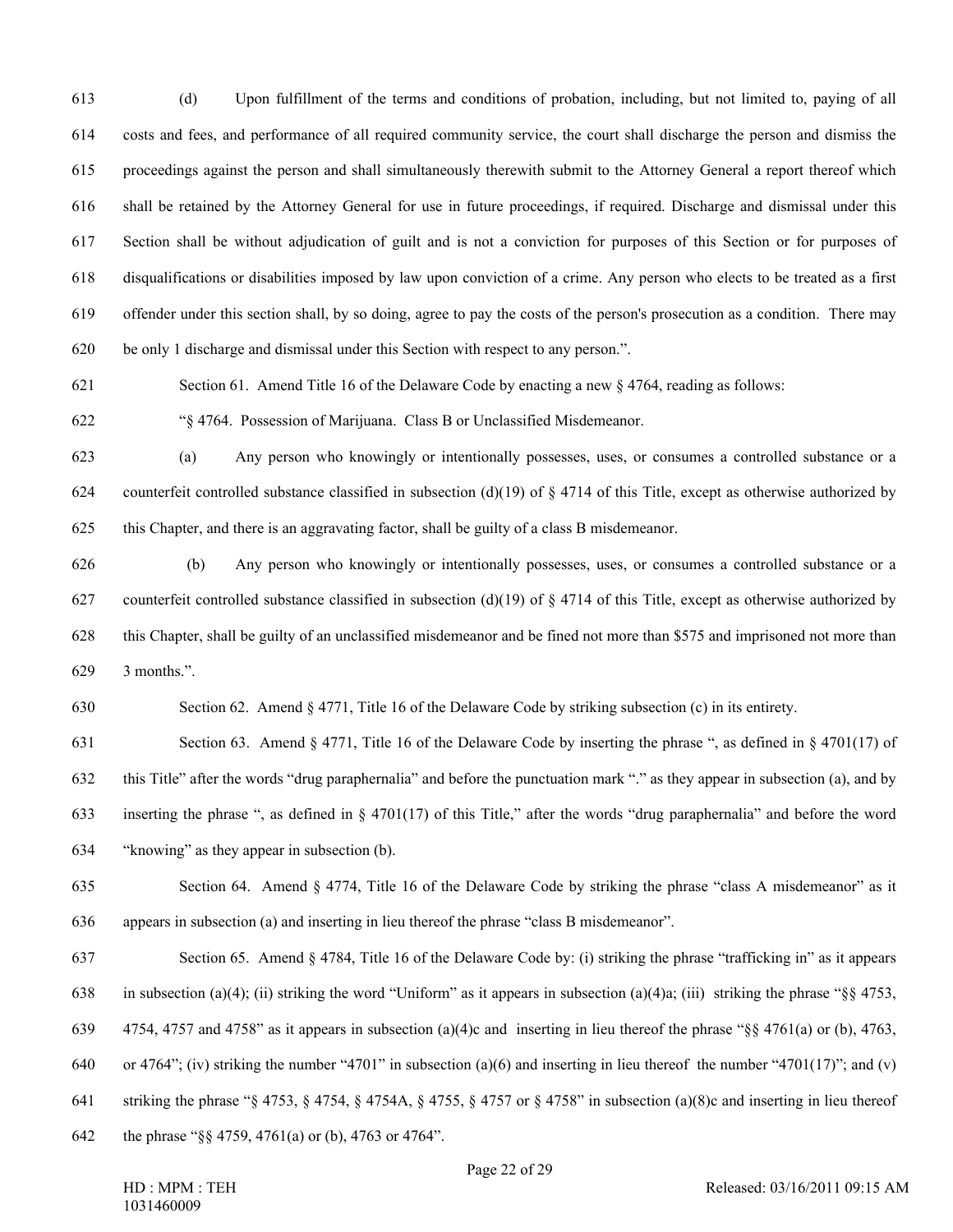643 Section 66. Amend § 4791, Title 16 of the Delaware Code by striking said Section in its entirety and inserting in

644 lieu thereof a new  $\S$  4791 reading as follows:

645 "§ 4791. Pending proceedings.

- 646 (a) Prosecution for any violation of law occurring prior to the effective date of any amendment to this 647 Chapter is not affected or abated by any amendment to this Chapter.
- 648 (b) Civil seizures or forfeitures and injunctive proceedings commenced prior to the effective date of any 649 amendment to this Chapter are not affected by any amendment to this Chapter.
- 650 (c) All administrative proceedings pending under prior laws which are superseded by any amendment to this 651 Chapter shall be continued and brought to a final determination in accord with the laws or rules in effect prior to the 652 effective date of any amendment to this Chapter.
- 653 (d) This Chapter and any amendments thereto apply to any violation of law, seizure and forfeiture, injunctive 654 proceeding, administrative proceeding or investigation which occurs or is commenced following the effective date of this
- 655 Chapter and any amendments thereto.".
- 656 Section 67. Amend § 4794, Title 16 of the Delaware Code by striking the word "Uniform" as it appears therein.
- 657 Section 68. Amend § 4795, Title 16 of the Delaware Code by:
- 658 (i) striking the number "4754(b)" as it appears in paragraph (b)(1) and inserting in lieu thereof the number 659 "4764";
- 660 (ii) striking the phrase "(2) Section 4757(c) of this title;" as it appears in subsection (b);
- 661 (iii) renumbering "(3)" as "(2)"; and (iv) striking the phrase ", except that the Municipal Court of the City of 662 Wilmington shall have original jurisdiction concurrent with the Court of Common Pleas for such violations by person 18 663 years of age or older occurring within the City of Wilmington".
- 664 Section 69. Amend § 2707, Title 21 of the Delaware Code, by striking the number "4764" each time it appears in 665 said Section and substituting in lieu thereof each time the number "4767".
- 666 Section 70. Amend § 4177K, Title 21 of the Delaware Code, by striking in their entirety subsections (a) and (b),
- 667 by renumbering the existing subsections (c) and (d) as subsections (b) and (c), and by inserting a new subsection (a) reading 668 as follows:
- 669 "(a) Except as provided by § 1012 of Title 10, any person who pleads guilty to or is convicted of, including a 670 guilty plea or conviction pursuant to § 4767 of Title 16, a violation of §§ 4752-64 of Title 16, or any drug offense under 671 Chapter 5 of Title 11 or under any law of the United States, any state of the United States or any local jurisdiction or the 672 District of Columbia, or who is adjudicated delinquent as a result of acts which would constitute such offenses if committed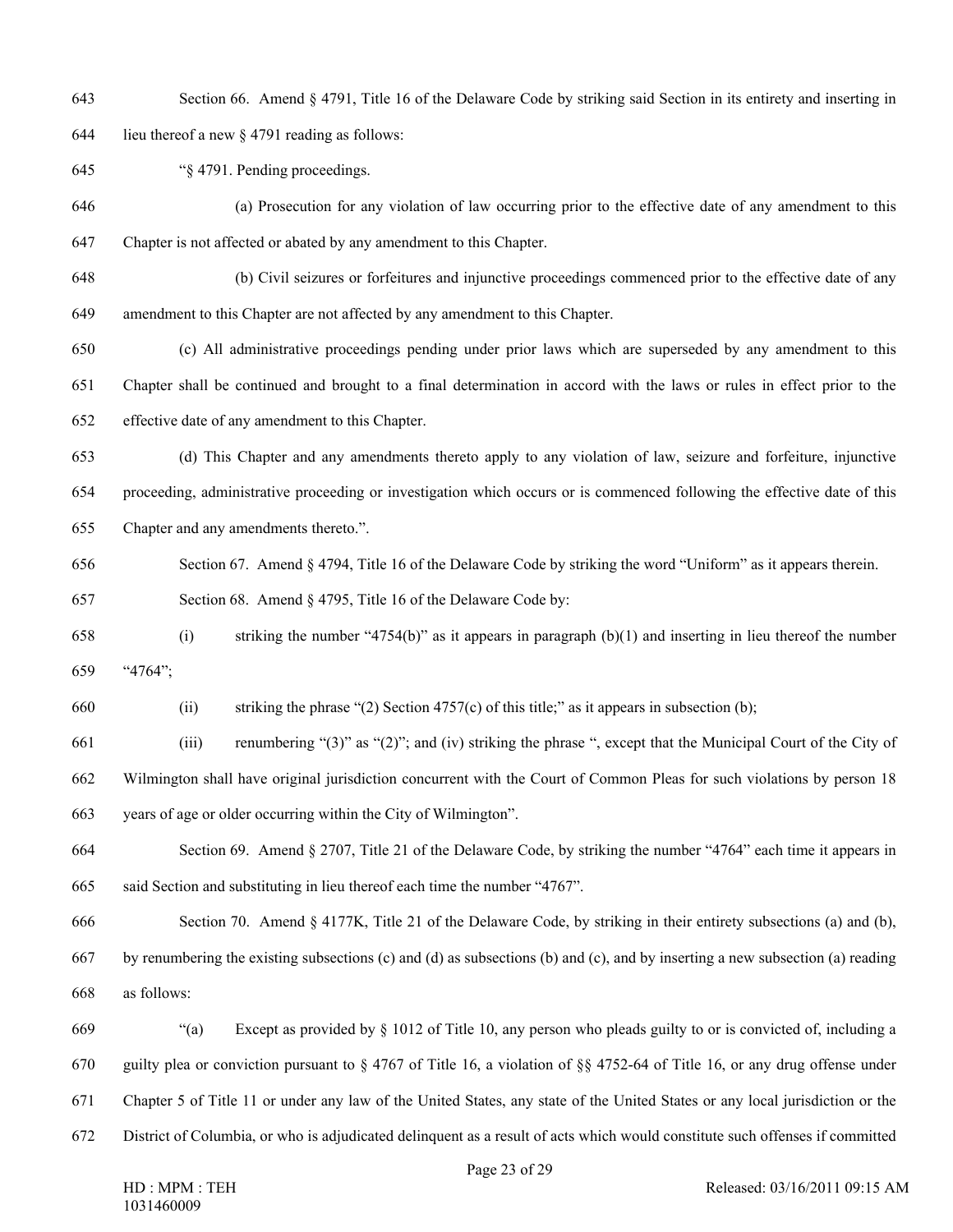- 673 by an adult, shall, in addition to any and all other penalties provided by law, have the person's driver's license and/or
- 674 driving privileges revoked by the Secretary for a period of 6 months from the date of sentencing.".
- 675 Section 71. If any provision of this Act or the application thereof to any person or circumstance is held invalid, the
- 676 invalidity does not affect other provisions or applications of the Act which can be given effect without the invalid provision
- 677 or application; and, to that end, the provisions of this Act are declared to be severable.
- 678 Section 72. This Act shall be take effect at 12:01 a.m. on the first day of the fifth full month after which it is
- 679 enacted into law.
- 680 Section 73. This legislation shall be known as the "Ned Carpenter Act.".

### SYNOPSIS

This Act is the product of the 'Drug Law Revisions Committee.' This Act repeals a significant portion of the existing criminal drug laws. In their place, this Act creates three main drug crimes – Drug Dealing (that is, delivery or manufacture, or possession with intent to deliver or manufacture); Aggravated Possession (that is, possession of amounts generally indicative of drug dealing but where drug dealing need not be proved); and Possession. Each of the crimes would have multiple levels of seriousness depending upon a number of aggravating factors, which would include proximity to a school or a park, presence in a vehicle, prior record, reaching a threshold weight of drugs, involvement of children in the offense, or resisting arrest with force or violence. None of the crimes would equate 'possession' and 'possession with intent to deliver' as do the present Possession within 1000 Feet of a School, Possession within 300 Feet of a Park, and Maintaining a Dwelling or Vehicle.

Section-by-Section Analysis of Substantive Revisions:

Sections 1, 2, 3, 4, 7, 13, 14, 23, 26, 28, 29, 30, 31, 44, 45, 65, 67, 68, and 69, of the Act make technical and conforming changes to the law.

Sections 5 and 6. These sections create a new subsection (a)(9) to  $\S$  1448 of Title 11, which would create a class F felony for a person who possesses a handgun or semi-automatic or automatic firearm at the same time as the person possesses a controlled substance.

Sections 8, 9 and 10. Certain felonies are defined in the Criminal Code as 'violent felonies.' The new drug dealing and aggravated possession statutes are included as 'violent felonies.' Convictions under the former statutes that counted as 'violent felonies' will continue to count as 'violent felonies,' except that statutes in which 'simple possession' of a controlled substance could count as a 'violent felony'– present §§ 4754A (possession and delivery of a non-controlled prescription drug), 4767 (possession within 1000 feet of a school), and 4768 (possession within 300 feet of a park) - would be repealed.

Sections 11 and 12. The drug crimes that would make for subsection (b) 'habitual criminal' eligibility pursuant to § 4214(b) of Title 11 would include §§ 4752, 4753, 4754, and 4755, and would roughly correspond to the statutes that establish eligibility under the present law.

Sections 15 to 19. The boot camp provisions are modified so that a drug conviction  $(\S 6703)$  will not be an absolute prohibition against DOC placing a convicted inmate in a boot camp program. They are also modified so that First Offender boot camp diversion (§ 6712) is available to charged defendants on roughly the same basis as at present.

Section 20. This section directs the Delaware Sentencing Accountability Commission to develop sentencing guidelines for cases involving controlled substances significantly exceeding the minimums required for new § 4752 of Title 16. It is anticipated that this could be completed by the effective date of this Act.

Section 21. The definition of anabolic steroids in  $\S$  4701(5) is changed to be consistent with the definition set forth in § 4718(f) of Title 16.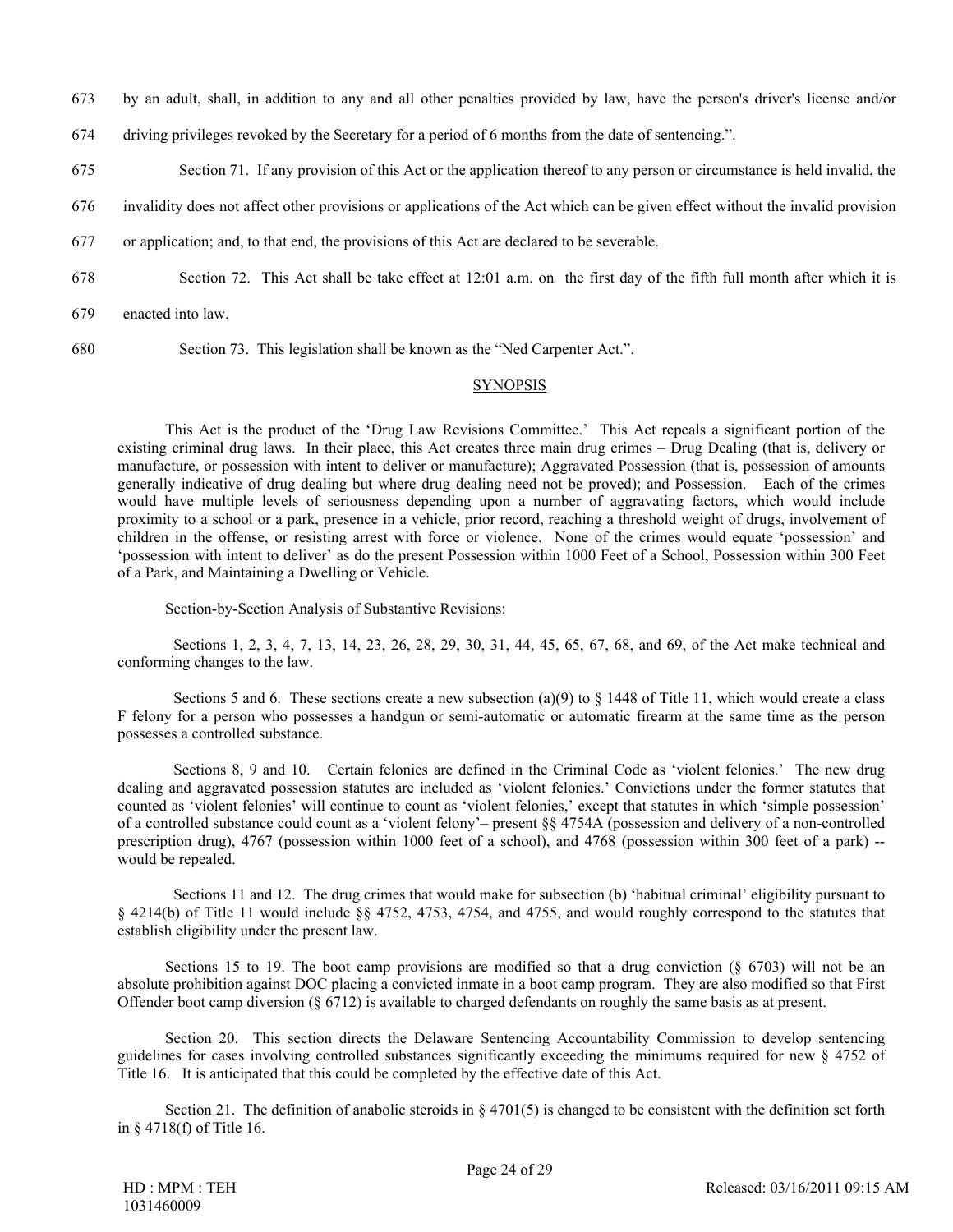Section 22. The definition of 'controlled substance' is expanded to include 'designer drugs.' Under present law, because "designer drugs" were not included in the definition of 'controlled substance,' Trafficking in designer drugs was prohibited, but Delivery, Manufacture, and Possession were not.

Section 24. The provision (16 Del. C. § 4753A(a)(8)b) that excepted certain designer drugs from being prohibited is moved to the definitional section.

Section 25. This section defines 'dose,' which is currently undefined.

Section 27. The definition of 'Lawful Prescription or Order' is added at the request of the Board of Pharmacy. The definitions of 'licensed practitioner,' 'patient-practitioner relationship,' 'prescription drug,' and 'prescription drug order,' in the Safe Internet Pharmacy Act subchapter, at  $\S 4743$ , are moved to the definitional section ( $\S 4701(24)$ , (31), (37), and (38)) so that the terms could be used not only in the Internet Pharmacy Act but throughout chapter 47.

Section 27. The aggravating factor 'Protected Park or Recreation Area' is modified from the present Possession within 300 Feet of a Park or a Place of Worship. This section continues to provide for a protective zone around parks and recreation areas, designed to protect children. It becomes an aggravating factor. The protective zone around places of worship, as it is less focused on the protection of children, is eliminated if the place of worship does not have a school or recreation area.

Section 27. The aggravating factor 'Protected School Zone' is modified from the present Possession within 1000 Feet of a School to be limited to within 300 feet. This is the distance used in the Possession within 300 Feet of a Park statute. The reason the size of the protective zone is reduced is that "1000 Feet" creates too large of a protected zone for the zone to act as a deterrent to drug dealing near schools.

Section 27. The definition of 'Purported Controlled Substance' is derived from existing § 4752A's prohibition against 'unlawful delivery of a noncontrolled substance' upon the representation that the substance being delivered is a controlled substance.

Section 32. This section repeals 16 Del. C. § 4751. Under §§ 4751(a) & (b), Delivery of a Narcotic Drug is currently a class C felony if the narcotic drug is Schedule I or II (as are cocaine, heroin, and oxycodone), and a class E felony if the narcotic drug is Schedule III, IV, or V. This Act would make Delivery illegal under §§ 4752, 4753, and 4754, where it would be a class B, C, or D felony, depending upon the weight of the drugs, and the presence or absence of aggravating factors. Section  $4751(c)$  – Delivery Causing Death -- which has been charged once in the last four years, would be repealed. When facts giving rise to such a charge occur in the future, the case could be charged as Delivery and, if appropriate, Criminally Negligent Homicide. Even if there were no homicide charge available, the Court could take the death into account in sentencing on the Delivery. Section 4751(d), which provides for mandatory minimum sentences of 6 and 12 years for "nonaddicts" convicted of § 4751, and which is not used, would be repealed.

Section 33. The section sets forth five aggravating factors – (1) Protected School Zone; (2) Protected Park Zone; (3) Vehicle; (4) Juvenile Co-conspirator; and (5) Resisting Arrest Force or Violence. The first four are modified from present drug law. The fifth is new. It is based on the idea that a drug defendant who resists arrest with force or violence represents a more serious societal problem than one who does not. While resisting arrest with force or violence is already a crime (11 Del. C. § 1257(a)), it is a class G felony, which will generally have no sentencing consequences when paired with a drug felony. The aggravating factor is designed to address the drug defendant who fights the law enforcement officer making an arrest, and the drug defendant who flees in a vehicle at high speeds. A person could be convicted of both a drug offense with this aggravating factor and a separate charge of § 1257. The State will need to charge any aggravating factor, and will need to prove the aggravating factor as an element of the offense. Since the aggravating factors for a protected school zone and for a protected park or recreation area are similar in intent, if they are both present in the same case, they would be counted as one aggravating factor rather than two.

Section 34. This section addresses prior qualifying drug convictions, which would be used to enhance sentences. The definition of a prior qualifying Title 16 conviction includes the main Delaware felony drug offenses, and equivalent offenses from other jurisdictions. For the offense to count as an enhancement, there is a 'recency' requirement of five years, which is measured in the same way as in other Delaware statutes, such as robbery 1st or possession of a firearm by a prohibited person. For misdemeanor charges, a prior qualifying drug conviction includes prior drug misdemeanors, again with the 'recency' requirement. When the defendant has a prior qualifying drug conviction, the new drug crime's seriousness will be raised in a manner similar to the effect of an 'Aggravating Factor.' A prior qualifying drug conviction will not need to be charged. Instead, it will, if contested, need to be proved at sentencing. This section also defines 'two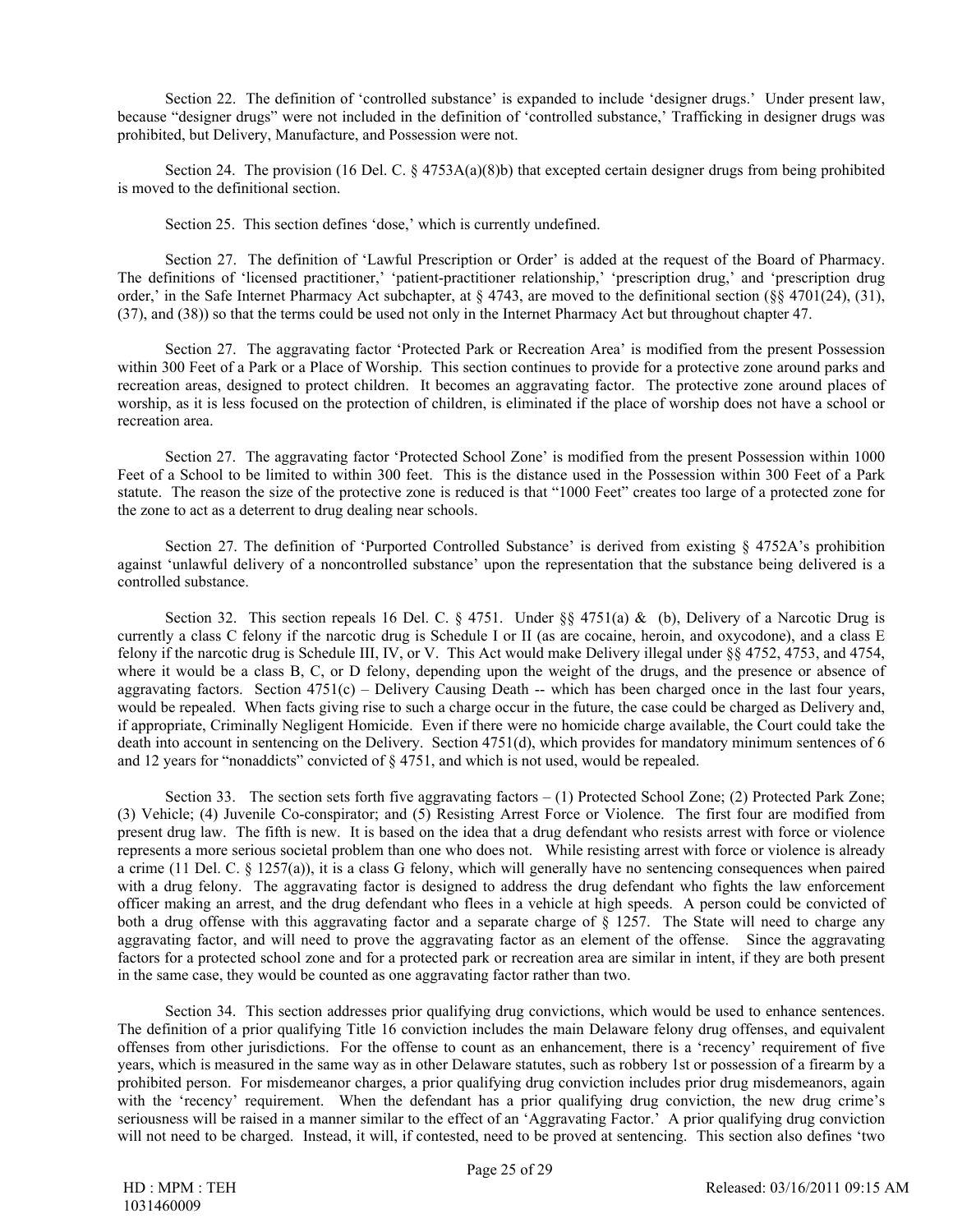prior qualifying Title 16 convictions' so that the first conviction would have to occur and be sentenced before the offense that generates the second conviction occurs. Drug sales often involve teenage defendants, and it is not unusual for a drug dealer to have a juvenile adjudication. If a defendant has a juvenile adjudication for drug conduct occurring after he or she turned 16, the adjudication was within ten years of the present offense, and it would count as a 'qualifying conviction' if committed by an adult, then it would count as the first of the two 'convictions' that would give a person 'two prior qualifying Title 16 convictions.'

Section 35. This section creates Tier Weights for various drugs. Most of the drugs have five tier weights. As the tier weights increase, the potential penalties increase. The 'Tier 2' weights are generally consistent with the minimum trafficking weights of current law. The tier weights for "narcotic Schedule II or III controlled substances that are a prescription drug" is new. Prescription drugs are dangerous. The Medical Examiner's Office reports that in 2008, there were 125 overdose deaths from prescription drugs, more than half the total of all drug overdose deaths in the State. This Act identifies a substantial prescription drug dealer primarily by the number of pills in the dealer's possession.

Section 36. In part, this section continues present law, that is, when the weight of the drugs is an element of the offense, the State does not have to prove the defendant had any knowledge of the weight. In part, this provision creates new law, that is, when a 'Tier weight' is being established by the number of substantially identical pills present, the State makes out a prima facie case upon proof that one such substantially identical pill contained the alleged controlled substance. The defendant would be free to seek an order to have additional pills tested at the defendant's expense.

Section 37. This section repeals 16 Del. C. § 4752. Under § 4752, Delivery of a non-narcotic drug is a Class E felony. Under the proposal, Delivery would be prohibited under §§ 4752, 4753, and 4754, and would be a class B, C, or D felony, depending upon the weight of the drugs, and the presence or absence of aggravating factors. Existing  $\S 4752(b) \&$ (c) makes prescription or delivery or administration of anabolic steroids for enhancing human athletic performance a class E felony. It appears to target medical professionals, athletic trainers, and dealers. This Act treats dealers in anabolic steroids the same as dealers in other drugs. For the medical professionals and trainers, the prohibition against prescription or administration of anabolic steroids for the purpose of enhancing human athletic performance would be moved (by Section 51) to  $\S$  4756(a)(7), where it would be a class F felony.

Section 37. This section also repeals 16 Del. C. § 4752A, Unlawful Delivery of noncontrolled substance. By Section 55, this Act enacts a new 16 Del. C. § 4758, which would take the place of § 4752A. Individuals illegally sell both street and prescription drugs. Other individuals sell counterfeit drugs (fake drugs [that may or may not contain a controlled substance] that look like prescription drugs) or 'beat' drugs (fake drugs that may pass for street drugs). Under present law, delivery of counterfeit drugs is included within  $\S_6$  4751 & 4752 and carries the same penalties as the sale of the actual drugs, but delivery of "beat" drugs is prohibited by § 4752A, and while carrying the same penalties as the sale of the actual drugs, is a class D felony, notwithstanding that the sale of the real drug could be a class C or E felony. The new § 4758 combines the prohibition against the delivery of counterfeit and 'beat' drugs in one statute, and makes the penalty the same for each, that is, a class E felony, one grade less than delivery of the real drug.

Sections 38, 40, 42, 47 and 54. These sections enact the new laws against Drug Dealing and Aggravated Possession -- 16 Del. C. §§ 4752, 4753, 4754, 4755 & 4756. The structure of these new laws would be pyramidal, where each lower grade of the offense would be a 'lesser-included offense' of one or more of the higher grades of the offense. Section 4752 defines the offenses that are class B felonies, for which the sentence would be 'not less than 2 years up to 25 years to be served at Level V.' 11 Del. C.  $\S$  4205(a)(2). The first-time offender who has what would be the minimum amount of drugs required for a trafficking conviction under today's laws, with no other aggravating factors, would not face a minimum-mandatory sentence, as he or she would under the trafficking law. Such an offender, however, is relatively rare among trafficking defendants. The Aggravated Possession offenses only apply to street drugs. This Act recognizes that people addicted to prescription drugs may obtain prescription drugs (legally or illegally) and hoard them in significant quantities, which is not a common practice for users of street drugs. Thus, the Aggravated Possession felonies only apply to street drugs, since, if applied to prescription drugs, they might well result in an unacceptably large percentage of the cases being charged against addicts who are going to use the prescription drugs themselves.

Sections 39 and 41. These sections repeal 16 Del. C. §§ 4753 & 4754. Sections 58 and 61 enact 16 Del. C. §§ 4763 & 4764. Present law makes unlawful possession of a narcotic controlled substance a class A misdemeanor, and unlawful possession of a non-narcotic controlled substance a class B misdemeanor. The new § 4763 combines both laws, and makes the simplest form of unlawful possession a class B misdemeanor. Where there is an aggravating factor, including a prior possession of drugs conviction within five years of the offense, the unlawful possession offense would become a class A misdemeanor. The only controlled substance not covered by § 4763 would be marijuana, the possession of which is prohibited by the new  $\S 4764$ . It would have a lesser penalty structure than  $\S 4763$ , but with adult jurisdiction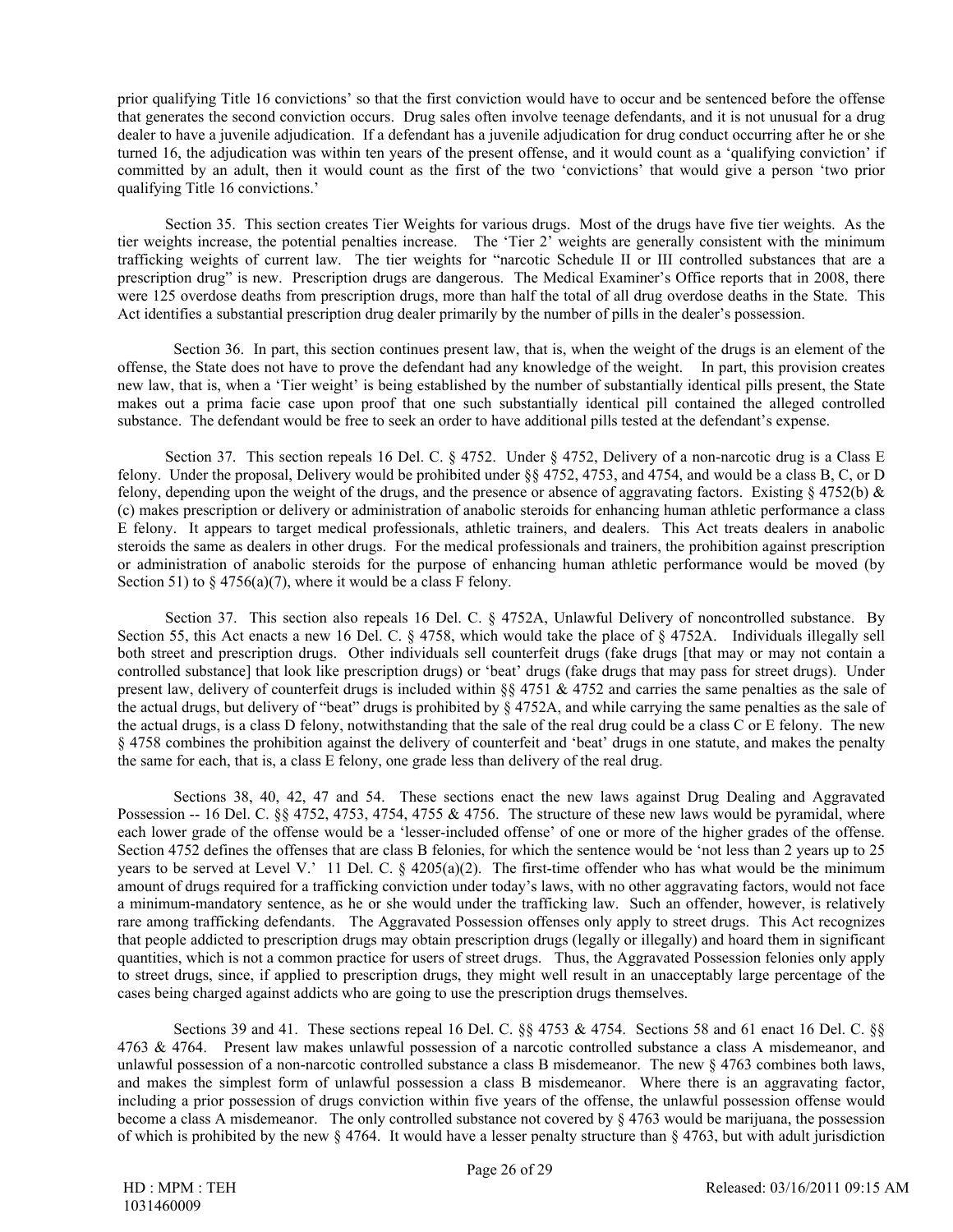for the offenses in the Court of Common Pleas, as is the case under present law.

Section 39. This section also repeals 16 Del. C. § 4753A -- the trafficking laws, which date from thirty years ago. The trafficking laws are the most serious drug offenses under Delaware law, but there is no requirement that the State prove that the defendant has the intent to deliver, and thus some portion of the public and the federal government regard these statutes as 'possession' laws that unfairly target drug users. For example, under the federal Sentencing Guidelines, a Delaware Delivery, or Possession with Intent to Deliver, conviction is considered to be 'a controlled substances offense' that results in a significantly higher sentencing guideline for a repeat drug offender or a gun offender, but Trafficking is not so considered. Thus, in many cases, a federal defendant who has been convicted of Trafficking is going to get a significantly shorter sentence than an otherwise similar defendant who has been convicted under Delaware law of Delivery or Possession with Intent to Deliver. This Act would, in effect, replace Trafficking with Aggravated Possession (as set forth in §§ 4752(c), (d) & (e), 4753(c), (d) & (e), 4754(b) & (c), 4755, and 4756), which would be lesser offenses than Drug Dealing offenses with the same weight of drugs.

Section 41. This section repeals 16 Del. C. § 4754A, Illegal Possession and Delivery of Non-Controlled Prescription Drugs. Section 57 enacts 16 Del. C. § 4761, which would address the same conduct. There are presently some prescription drugs that are not controlled substances, but which are abused, e.g., 'soma' and 'tramadol.' These drugs may in due course become controlled substances, but other drugs will likely be developed, not be controlled substances, and will also be abused. Thus, the new statute replaces a presently-existing one, and both are designed to prohibit the illegal possession or delivery of non-controlled prescription drugs. The proposed statute adjusts the penalties downward, recognizing that the statute is addressing prescription drugs that by definition have not been classified as controlled substances.

Section 43. This section repeals Possession of Controlled Substance within 300 feet of a Park. The present statute is a class G felony, is frequently charged, and there are frequent convictions under it. In 2008, it was charged in 583 cases, and was the most serious charge in 82 of them. It is, however, poorly constructed to enhance the protection of children. If a drug dealer is not deterred by the more serious laws he or she is violating, the dealer also is not going to be deterred by this less serious law. Making 'a protected park or recreation area' an aggravating factor for drug offenses should be a more effective method of encouraging drug dealers and drug users to avoid parks or recreation areas than having a separate statute.

Section 46. This section repeals Maintaining a Dwelling or Vehicle. Section 56 enacts a new statute for people with control of a dwelling or business who permit others to use it for drug dealing. Maintaining a Dwelling or Vehicle is a frequently charged statute. In 2008, it was charged in 2046 cases, and was the most serious charge in 416 of them. The present law is broad enough to make the possession of a marijuana joint or a single bag of heroin in a home or a car a class F felony. If the defendant has a shotgun or a hunting rifle near the joint or the bag, the defendant can also be charged with the three year minimum-mandatory Possession of a Firearm During the Commission of a Felony. Repeal of Maintaining a Dwelling or Vehicle would make 'simple possession' amounts of drugs in a home or a car a misdemeanor rather than a felony. The present law traces back to a misdemeanor enacted in 1935. It appears that the original impetus for the law was to make it a crime to operate an 'opium den' or the equivalent. In the modern day, this would be equivalent of criminalizing the operation of a 'crack house' or a 'stash house.' This Act maintains that distinction. The person who operated the drug house should be able to be prosecuted for Drug Dealing under §§ 4752 through 4756. If there were a person who controlled the property and was knowingly complicit in another's drug business, the property controller would be liable under the statute enacted by section 56 -- § 4760 – Maintaining a Drug Property.

Sections 48 and 49. Sections 48 and 49 allow, for most drug crimes, a single defendant to be charged with the highest grade of offense applicable to the defendant's crime. No other drug dealing, aggravated possession, or simple possession crimes would be charged. The intent is to give the Court the ability to charge the jury (or to consider, if the Court is the fact-finder), within constitutional limits, any lesser grade offense supported by evidence introduced at trial. If there were a conspiracy or a weapon or a drug paraphernalia charge, those charges would be additional.

Section 50. This provides for the repeal of the unclassified misdemeanor in 16 Del. C. § 4757(c) of Possession of a Hypodermic Syringe without Having a Doctor's Certificate in Possession. A hypodermic syringe can be drug paraphernalia, depending upon the circumstances. When a hypodermic needle is drug paraphernalia, it will remain prohibited by virtue of 16 Del. C. §§ 4771 & 4774.

Sections 51, 52, and 53. Section 51 amends 'Miscellaneous Drug Crimes' to combine subsections (a)(3)  $\&$  (a)(7) of § 4756, which had substantial overlap, into new subsection (a)(3). No substantive change is intended. New subsection (a)(7) was added, and is derived from the anabolic steroids provisions of existing § 4752. [See Synopsis to section 37.].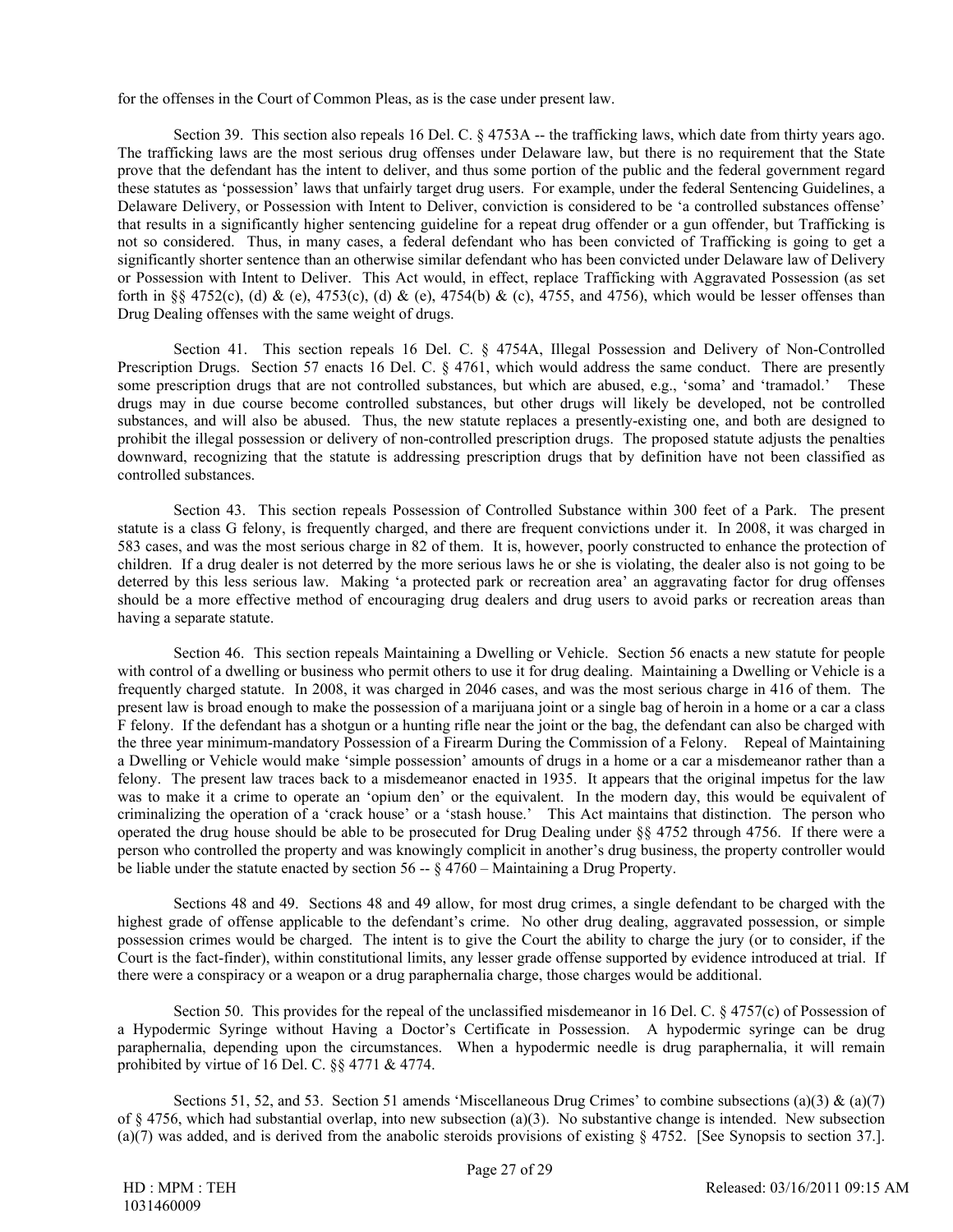The section deletes robbery and burglary from  $\S$  (a)(6), on the theory that robbery and burglary already have their own crimes, which would apply perfectly well to robbery or burglary of drugs. On the other hand, theft depends upon the dollar value of the items stolen, and thus keeping a separate theft of a controlled substance as a felony offense is appropriate. Section 53 adds new subsection (c), which would make it a crime to solicit, direct, hire, employ, or otherwise use one or more other persons three or more times within a 30 day period to obtain prescription drugs by fraudulent means or theft. This crime would cover one person used three times; one person used two times and a second person used once; or three persons each used once. This crime would essentially target the prescription drug kingpin, who stays behind the scenes while sending an associate or associates to try to fill fraudulent prescriptions.

Section 55. This section repeals Keeping Drugs in Original Container. The Department of Justice decided in 2008 that the law as written was un-prosecutable. The law states that if a person has been prescribed a prescription drug, the person must keep it in its original container. If the person does not, it is a class A misdemeanor. However, if the person has a prescription, that is a defense to the charge. Section 55 also enacts a new § 4758, which is discussed in the Synopsis to section 37.

Section 56. This section repeals 16 Del. C. § 4760, which is unnecessary, since 11 Del. C. § 209 places the same limitations on the State's ability to prosecute a drug crime already prosecuted by another state or the United States. Section 56 also enacts a new § 4760, which is discussed in the Synopsis to section 46.

Section 57. This section repeals Distribution to persons under 21 years of age and Purchase of Drugs from Minors. The statutes were charged five times during the last three years, and none of the cases involved the minimummandatory provisions of the statutes. The likely reason that they are not charged is that they substantially overlap with the Delivery statutes, and, in the one regard that they do not overlap, conviction is nearly impossible without having a 15 yearold or younger drug user or drug dealer testifying as a State's witness. For the rare cases where proof of the involvement of a juvenile is feasible, that would now be covered as an 'aggravating factor.' Section 57 also enacts new § 4761, which is discussed in the Synopsis to section 41.

Section 58. This section repeals 16 Del. C.  $\S$  4763. Subsections (a)(1), (b), and (d) of  $\S$  4763 are either unnecessary, or superfluous in light of other provisions of this Act. Subsection (a)(2) provides for mandatory minimum terms for defendants convicted of Delivery who have a prior Delivery or Trafficking conviction. Repeat drug dealers are good candidates for incarceration, and repeal of this statute gives the judiciary greater discretion to identify which defendants should be incarcerated and for how long. Thus, (1) one recent prior drug felony conviction will be the equivalent of an aggravating factor, subjecting a repeat offender to a higher grade of offense; and (2) two recent prior drug felony convictions will be the basis for a new Drug Dealing charge being a class B felony in all circumstances. Subsection (c) of § 4763 is never charged. The new law enacted by section 58 is discussed in the Synopsis to sections 39 and 41.

Section 59. This section repeals Possession of Controlled Substance within 1,000 feet of a School. The present law is a class G felony, is frequently charged, and there are frequent convictions under it. In 2008, it was charged in 458 cases, and was the lead charge in 68 of them. It is, however, poorly constructed to enhance the protection of children. It is not a deterrent to a drug dealer, who, if he or she is not deterred by the more serious laws he or she is violating, is not going to be deterred by this less serious law. In addition, the signs stating 'drug free school zone' are usually posted on school property and not around the border of the 'bubble.' There is no actual notice being given to drug dealers that might cause them to be less likely to deal near a school.

Section 60. There is no substantive change to the First Offenders Controlled Substances Diversion Program.

Section 61. This section enacts § 4764, which is discussed in the Synopsis to sections 39 and 41.

Sections 62 and 63. These sections delete the lengthy recitation about what constitutes drug paraphernalia, which is also set forth in  $\S$  4701(17). There is no substantive change.

Section 64. In keeping with the penalties for possession of a controlled substance, possession of drug paraphernalia is re-graded from a class A misdemeanor to a class B misdemeanor.

Section 70. This section changes the current system for revocation of driver's licenses for convicted drug defendants. The current system is that a misdemeanor conviction results in a 2 year suspension, and a felony conviction results in a 3 year suspension. There was no evidence that a potential drug offender is deterred by the threat of having a driver's license suspended. On the other hand, the lengthy suspensions, which could easily exceed the amount of time the defendant is under criminal justice supervision, are counterproductive to the defendants' attempts to become productive